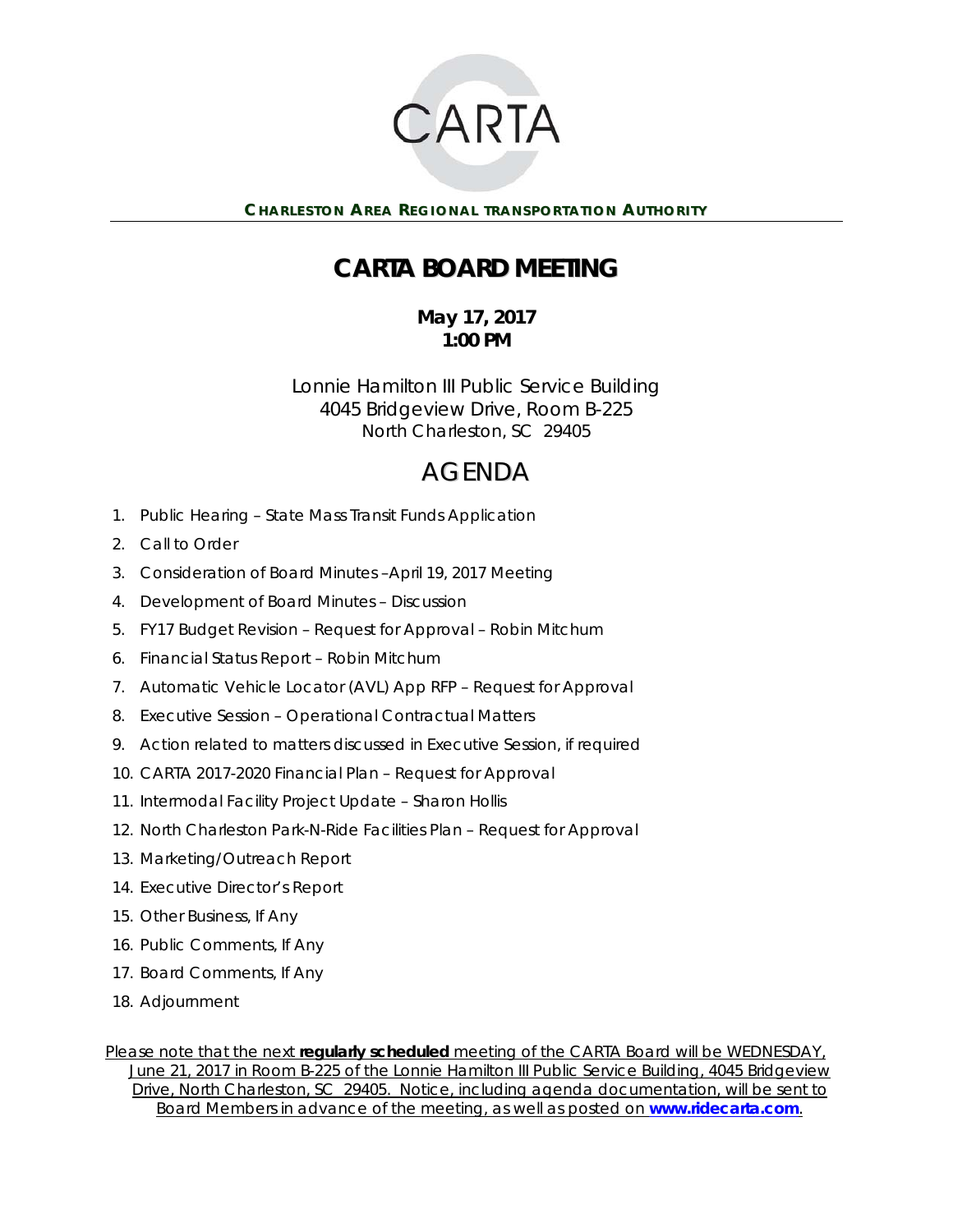## *CHARLESTON AREA REGIONAL TRANSPORTATION AUTHORITY* **BOARD OF DIRECTORS MEETING April 19, 2017**

The Charleston Area Regional Transportation Authority (CARTA) Board of Directors met on Wednesday, April 19, 2017, at the Lonnie Hamilton III Public Service Building located at 4045 Bridgeview Drive, Room B‐225 in North Charleston, South Carolina.

**MEMBERSHIP:** Ed Astle; Mary Beth Berry; Marty Bettelli; Michael Brown; Alfred Harrison; James Lewis; Brad Morrison; Minnie Newman; Pat O'Neil; Linda Page; Vic Rawl; Dickie Schweers; Michael Seekings; Elliott Summey; Keith Summey; John Tecklenburg; Craig Weaver

**MEMBERSHIP PRESENT:**  Ed Astle; Mary Beth Berry; Marty Bettelli; Michael Brown; Alfred Harrison; James Lewis; Brad Morrison; Linda Page; Vic Rawl; Michael Seekings

**PROXIES:** Michael Mathis for John Tecklenburg; Warwick Jones for Dickie Schweers; Jerry Lahm for Elliott Summey

**STAFF PRESENT:** Ron Mitchum; Andrea Kozloski; Robin Mitchum; Michelle Emerson; Rainee Kearney; Sharon Hollis; Jeff Burns; Kim Coleman

**OTHERS PRESENT:** Amy Jenkins (MGC); Jeff Webster (Rawle Murdy Associates); Kelsey McGee (Rawle Murdy Associates); Ginger Stevens (Transdev); Jim Frierson (SCDOT); Steve Dudash (Thomas & Hutton); William Hamilton (Public); Julia Hamilton (Public); Dave Crossley (Public) Mary Smith (Public); Master P. Bines

## **1. Public Hearing ‐ FTA Section 5307 Funds Application**

Chairman Seekings called the Public Hearing regarding FTA Section 5307 Funds Application to order at 1:05 p.m. followed by a moment of silence. Executive Director, Ron Mitchum, read the Notice regarding the Public Hearing to the Board of Directors. One public comment was heard and was noted for the record.

## **2. Call to Order**

Chairman Seekings called the CARTA Board Meeting to order at 1:10 p.m.

## **3. Consideration of Board Minutes – March 15, 2017 Meeting**

*Ed Astle made a motion to approve the March 15, 2017 Meeting Notes as presented and Marty Bettelli seconded the motion. The motion was approved with one nay vote.*

## **4. Financial Status Report – Robin Mitchum**

Robin Mitchum, Deputy Director of Finance & Administration, presented the financial status report for the period ending March 31, 2017. Ms. Mitchum noted that the budget to actual revenues were below projections. She reviewed the following: farebox revenue fell short of projections (due primarily to Hurricane Matthew); the actual federal revenue includes operating and capital for the year to date; the Charleston County EOC revenue is for services provided for Hurricane Matthew evacuations; insurance proceeds are a result of accidents; sale of assets reflect the proceeds of the sale of five Cut‐a‐Way buses and two 40‐foot express buses on GovDeals; this line item also includes the scrap bus sold to Transdev for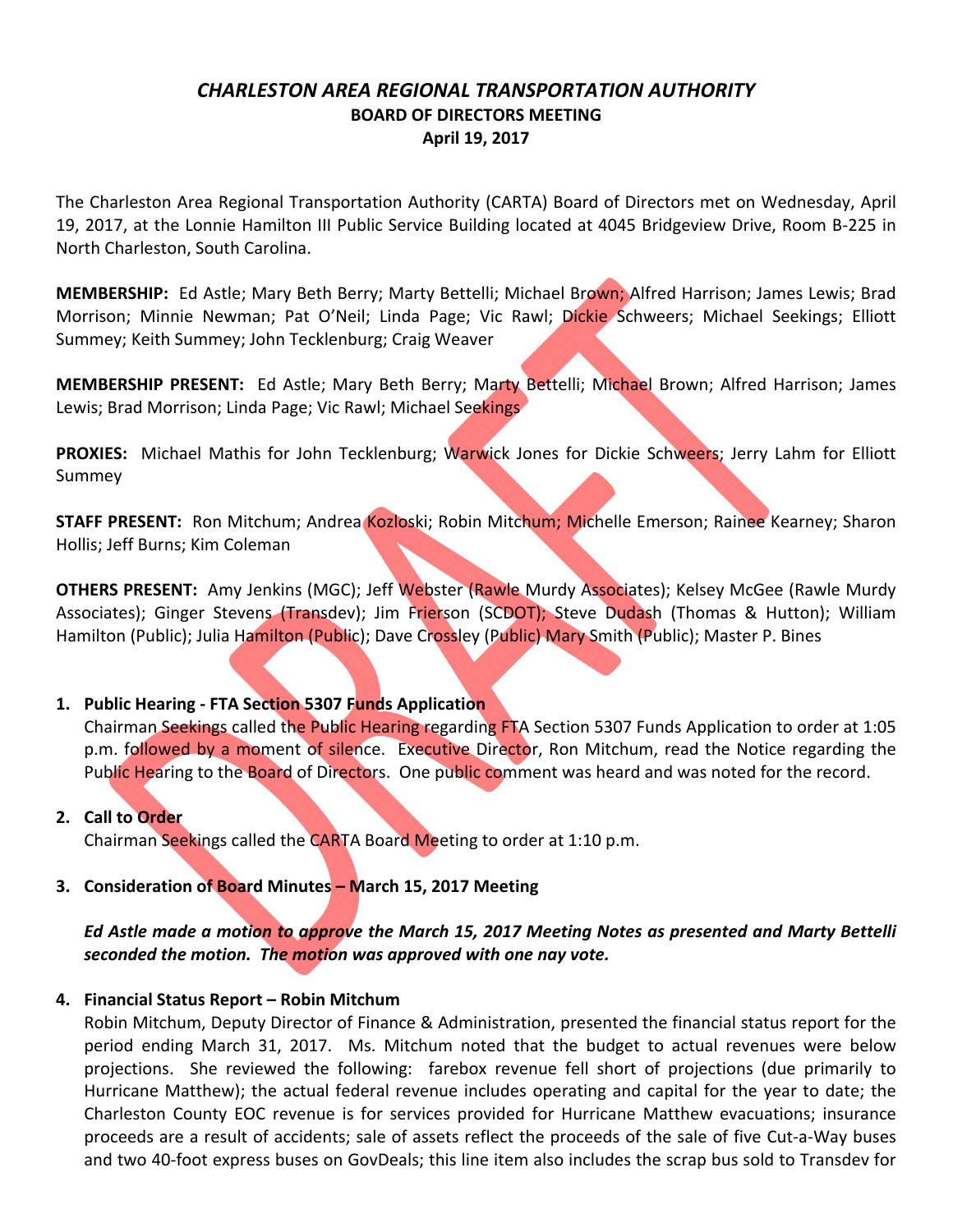\$3,601. Ms. Mitchum also noted that budget to actual expenditures were mostly on target with projections with the exception of the following: accounting (auditing) exceeded the projections by 6% ‐ this increase is due to additional work required for GASB 68 pension plan schedules; office equipment rental exceeded the budget due to the buyout (return) of the Ricoh copier at the John Street office; OEM is over budget by 48% due to unexpected maintenance on the mobile radios – we will adjust the budget in the first budget revision; advertising is over budget by 160% due to promotion of the DASH and refurbished bike giveaways – we will adjust the budget in the first budget revision if necessary; contract services (IGA & Management) is over budget by 37% primarily due to the extensive services provided to CARTA – we will adjust the budget in the first budget revision if necessary; operating fees & licenses is 34% over budget due to annual Stormwater management fees; insurance includes the cost of liability insurance provided by the Insurance Reserve Fund; the miscellaneous category includes bank/credit card fees, bad debt, solid waste fee and other items; security/cameras include installation of security cameras on buses and at the facilities. In addition to installing cameras at the Super Stop, CARTA has purchased AngleTrax Digital Video Recording Systems for installation on the fleet. This purchase reflects in the percentage overage for this line item since it was a one-time large purchase. These items are expected to come back into line since some of these expenses do not occur consistently every month. We will continue to monitor line items and recommend changes through budget revisions as deemed necessary. Overall, the agency ended the month with an excess of revenue of \$1,854,337. The Board received the financial status report as information.

## **5. Agreement with Partners for Shelters – Request for Approval**

A Memorandum of Understanding (MOU) for the Construction of CARTA Bus Shelters in draft format was presented to the Board. Once the MOU is finalized and executed by all parties, it will become effective.

*Marty Bettelli made a motion to approve the Agreement with Partners for Shelters as presented and Michael Brown seconded the motion. The motion was unanimously approved.* 

## **6. Subrecipient Monitoring Procedures – Request for Approval – Jeff Burns**

Jeff Burns, Senior Planner, presented the Subrecipient Monitoring Procedures for Federal Awards to the Board. Mr. Burns reviewed the purpose of the procedures, the summary and program overview.

## *Ed Astle made a motion to approve the Subrecipient Monitoring Procedures as presented and James Lewis seconded the motion. The motion was unanimously approved.*

## **7. Policies and Procedures Amendments – Request for Approval – Andrea Kozloski**

Andrea Kozloski, Deputy Director of Operations and Support, presented the Policies and Procedures Amendments to the Board. Ms. Kozloski reviewed the revisions of the following three policies and addressed questions and comments:

- Reduced Fare Program: This policy is being amended to state that those persons deemed permanently disabled only have to renew their IDs every three years. (The current policy states IDs need to be renewed annually.)
- Transit Services/Complimentary Pass: This policy is being amended to reflect that Crossing Guards ride free of charge.
- Transfer Policy: This policy is being amended to remove the list of approved transfer points.

## *Ed Astle made a motion to approve the Policies and Procedures Amendments as presented and James Lewis seconded the motion. The motion was unanimously approved.*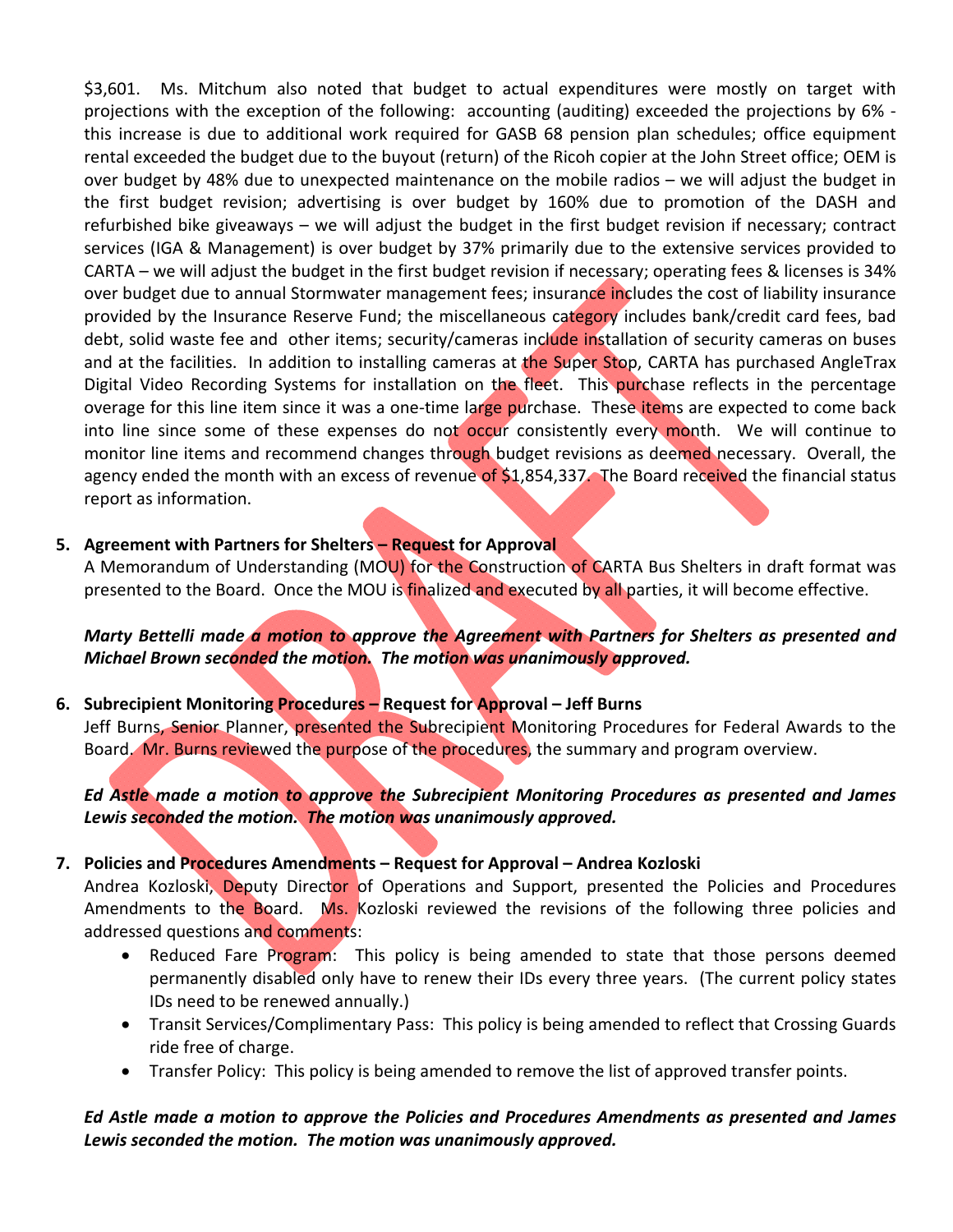## **8. Resolution Authorizing the Submission of Applications for FTA Funds – Request for Approval**

Ron Mitchum, Executive Director, presented the Resolution Authorizing the Submission of Applications for FTA Funds to the Board. The Resolution states that the Board of Directors of the Charleston Area Regional Transportation Authority (CARTA) is aware of the provisions of Federal Transit Administration (FTA) program fund requirements for each application it makes to the Berkeley‐Charleston‐Dorchester Council of Governments (BCDCOG) for Federal and/or State funding and hereby authorizes Ronald E. Mitchum of CARTA to file applications with the BCDCOG on behalf of CARTA for federal and/or state funding to assist in providing community and/or human services transportation services. If this application is approved: (1) The Board resolves that CARTA will provide the required match for the capital, operations and administrative charges, the necessary insurance coverage as required under the agreement, and all necessary local match for operating losses; and (2) The Board agrees to comply with all FTA and SCDOT Program statutes and regulations, directives, certifications and assurances to carry out the project as described in the application.

## *Linda Page made a motion to approve the Resolution Authorizing the Submission of Applications for FTA Funds as presented and Marty Bettelli seconded the motion. The motion was unanimously approved.*

## **9. Resolution Authorizing the Submission of an Application to SCDOT for State Mass Transit Funds – Request for Approval**

Ron Mitchum, Executive Director, presented the Resolution Authorizing the Submission of an Application to SCDOT for State Mass Transit Funds. The Resolution states that the Board of Directors of the Charleston Area Regional Transportation Authority (CARTA) is aware of the provisions of Federal Transit Administration (FTA) program fund requirements for each application it makes to the state of South Carolina for Federal and/or State funding and hereby authorizes Ronald E. Mitchum of CARTA to file applications with the South Carolina Department of Transportation (SCDOT) on behalf of CARTA for federal and/or state funding to assist in providing community and/or human services transportation services. If this application is approved: (1) The Board resolves that CARTA will provide the required match for the capital, operations and administrative charges, the necessary insurance coverage as required under the agreement, and all necessary local match for operating losses; and (2) The Board agrees to comply with all FTA and SCDOT Program statutes and regulations, directives, certifications and assurances to carry out the project as described in the application.

## *Linda Page made a motion to approve the Resolution Authorizing the Submission of an Application to SCDOT for State Mass Transit Funds as presented and Marty Bettelli seconded the motion. The motion was unanimously approved.*

## **10. Intermodal Facility Project Update – Sharon Hollis**

Sharon Hollis, Principal Planner, updated the Board on the Intermodel Facility Project. Ms. Hollis highlighted completed activities since the last Board meeting held on March 15<sup>th</sup> and noted upcoming activities, impacts to the project schedule and any issues or concerns. The Board received the Intermodal Facility Project Update as information.

## **11. Park‐N‐Ride Locations – Discussion**

Ron Mitchum, Executive Director, discussed the Park‐N‐Ride issue CARTA is currently experiencing due to the closure of the Rivers Avenue Super K‐Mart. Mr. Mitchum has met with Mayor Summey regarding potential sites. Locating available land for possibilities has been extremely challenging.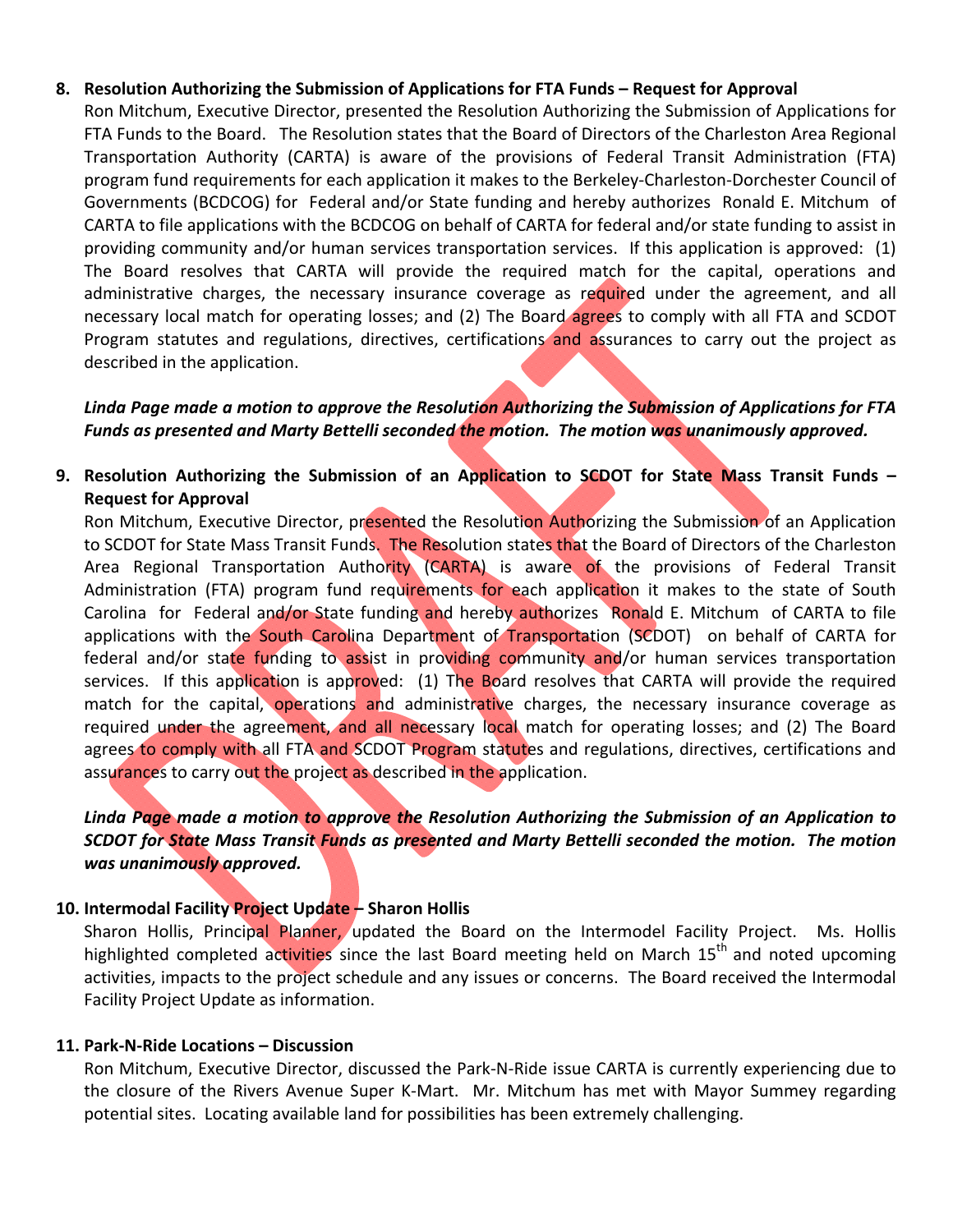*Vic Rawl made a motion that CARTA revisit negotiations regarding the current lot lease terms or purchase option, with due diligence; Executive Director to send Secretary Hall a letter requesting assistance with properties identified during CARTA Board discussions; and request that Charleston County, the City of Charleston, the City of North Charleston and the Town of Mt. Pleasant collaboratively endorse a proposal for the SCDOT to take to the legislature to propose funding for interchange properties which may be utilized for future transportation use. Warwick Jones seconded the motion. The motion was unanimously approved.* 

## **12. Marketing/Outreach Report**

Jeff Webster, with Rawle Murdy & Associates, presented the Marketing/Outreach Report. Mr. Webster reported on various outreach and upcoming events, and media and social media highlights. The Board received the Marketing/Outreach Report as information.

## **13. Executive Director's Report**

Mr. Mitchum highlighted the following matters:

- The app for the bus tracker system is in a pilot stage.
- Additional Tel-A-Ride and support vehicle deliveries are scheduled to be made in the next couple of weeks.
- We are anticipating grant awards in the next few weeks for vehicle acquisitions to replace commuter buses.
- We will pursue three additional cut-a-way vehicles through the 5310 funding process.
- Mr. Mitchum summarized the March Monthly Performance Snapshot on Fixed Route and Paratransit Performance that was distributed to the Board.
- A survey targeted at Hospitality workers in the Town of Mt. Pleasant will take place next month.
- Mr. Mitchum met with individuals in the hospitality industry from Kiawah and Seabrook Islands to discuss the possibility of Park-N-Ride facilities in that area.
- WiFi has been installed or enhanced in all vehicles.

The Board received the Executive Director's report as information.

## **14. Other Business, If Any**

- **Mr.** Jones inquired about beach routes. It was discussed that there were beach routes in the past and a trial run was recently made to the Isle of Palms that was not successful.
- Ginger Stevens, Transdey General Manager, introduced Gloria Fulton. Ms. Fulton is a 38-year employee and recently won Bus Operator of the Year for the State of South Carolina. Ms. Fulton is well on her way of reaching the 3 million mile mark by November. Ms. Stevens also announced that Jamel Thomas won 1<sup>st</sup> Place in the cut-a-way division and Bernard Sumter won 2<sup>nd</sup> Place in the 35-foot and 40-foot divisions at the recent Bus Rodeo. On behalf of the Board of Directors, Chairman Seekings congratulated and thanked the Bus Operators for their outstanding service and achievements.

There was no other business discussed.

## **15. Public Comments, If Any**

Four public comments were made regarding route schedules, water coming through the flooring of a bus during a rainstorm, beach routes, transportation alternative solutions, food & beverage industry workers, additional buses/routes and upcoming demonstrations. The public comments were noted for the record.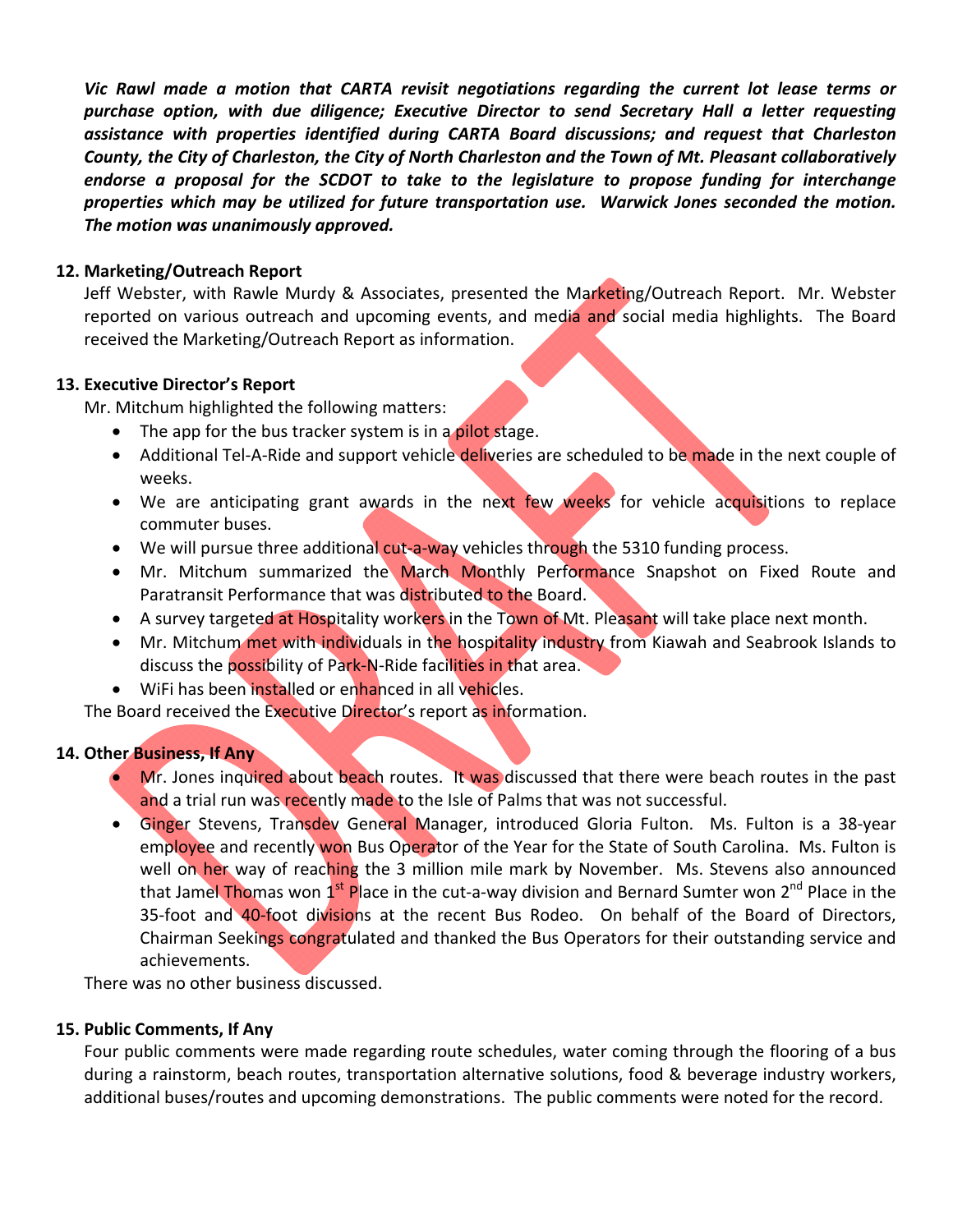## **16. Board Comments, If Any**

- Mayor Page encouraged attendance to the upcoming 30<sup>th</sup> Annual Blessing of the Fleet to be held on April 30<sup>th</sup>.
- Mr. Jones inquired about the 1/2 cent sales tax and plans regarding capital budget review.
- Chairman Seekings introduced Charleston City Councilmember Rodney Williams.
- Chairman Seekings then recognized Board Member Alfred Harrison's years of service to CARTA and being named Transit Board Member of the Year. A celebration of Mr. Harrison was held immediately following the Board Meeting.

There were no additional Board comments.

## **17. Adjourn**

The meeting adjourned at 2:15 p.m.

 Respectfully submitted, Kim Coleman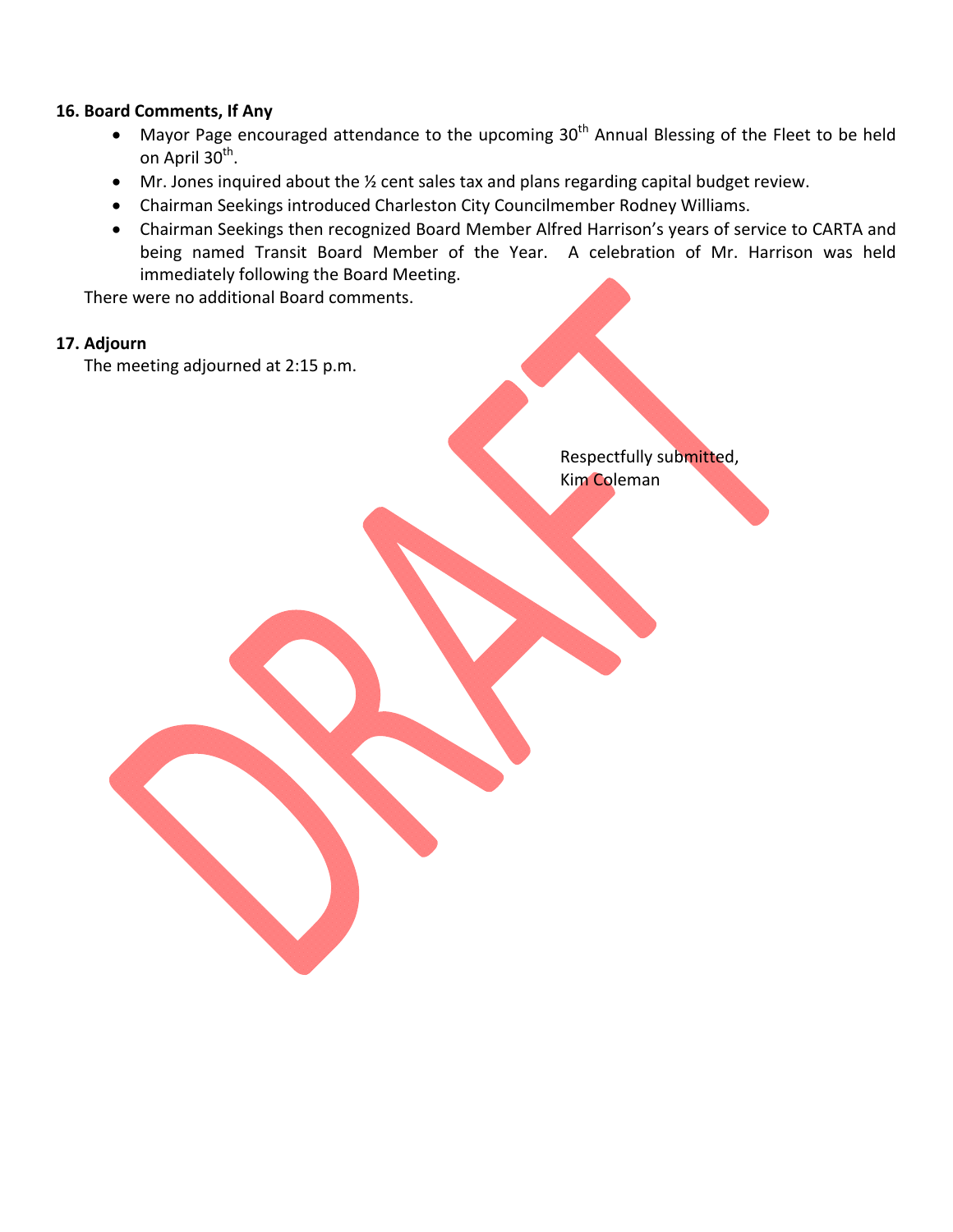

## **CHARLESTON AREA REGIONAL TRANSPORTATION AUTHORITY**

## MEMORANDUM

TO: Board of Directors

FROM: Robin W. Mitchum, Deputy Director of Finance & Administration

SUBJECT: FY17 Budget Revision #1

DATE: May 11, 2017

Please find attached the proposed budget revision for FY17. Below is a brief overview of changes in the budget detail.

## **Revenues**

- The farebox revenue decreased by \$326,636 based on actual revenues received to date and projected for the remained of the fiscal year.
- The City of North Charleston, Federal Grants, and Charleston County Intermodal decreased by \$3,697,500 based on the projections for Intermodal construction. These funds will carry over in to FY18.
- State Mass Transit funds decreased by \$44,196 due to advance funds received in the prior year.
- The Charleston County EOC, Advertising, Insurance proceeds, and Sale of Asset increased based on the actual and projected revenue for the remainder of the fiscal year.

## **Expenditures**

- Printing decreased by \$40,000 based on projections for the remainder of the fiscal year.
- Accounting (Auditing) increased \$1,250 due to additional work required for GASB 68 pension plan schedules.
- Training/Travel decreased by \$2,000. We do not anticipate the need for CARTA staff to travel.
- Office Equipment Rental increased \$16,878 due to the buyout (return) of the Ricoh copier at John Street office.
- Office Equipment Maintenance (OEM) increased \$17,174 for maintenance on the mobile radios.
- Rent increased \$9,147 for the Festival Center Park & Ride lot and document storage.
- Communications increased \$2,667 based on actual costs incurred to date.
- Advertising increased \$17,588 due to promotion of the "DASH" and refurbished bike giveaways.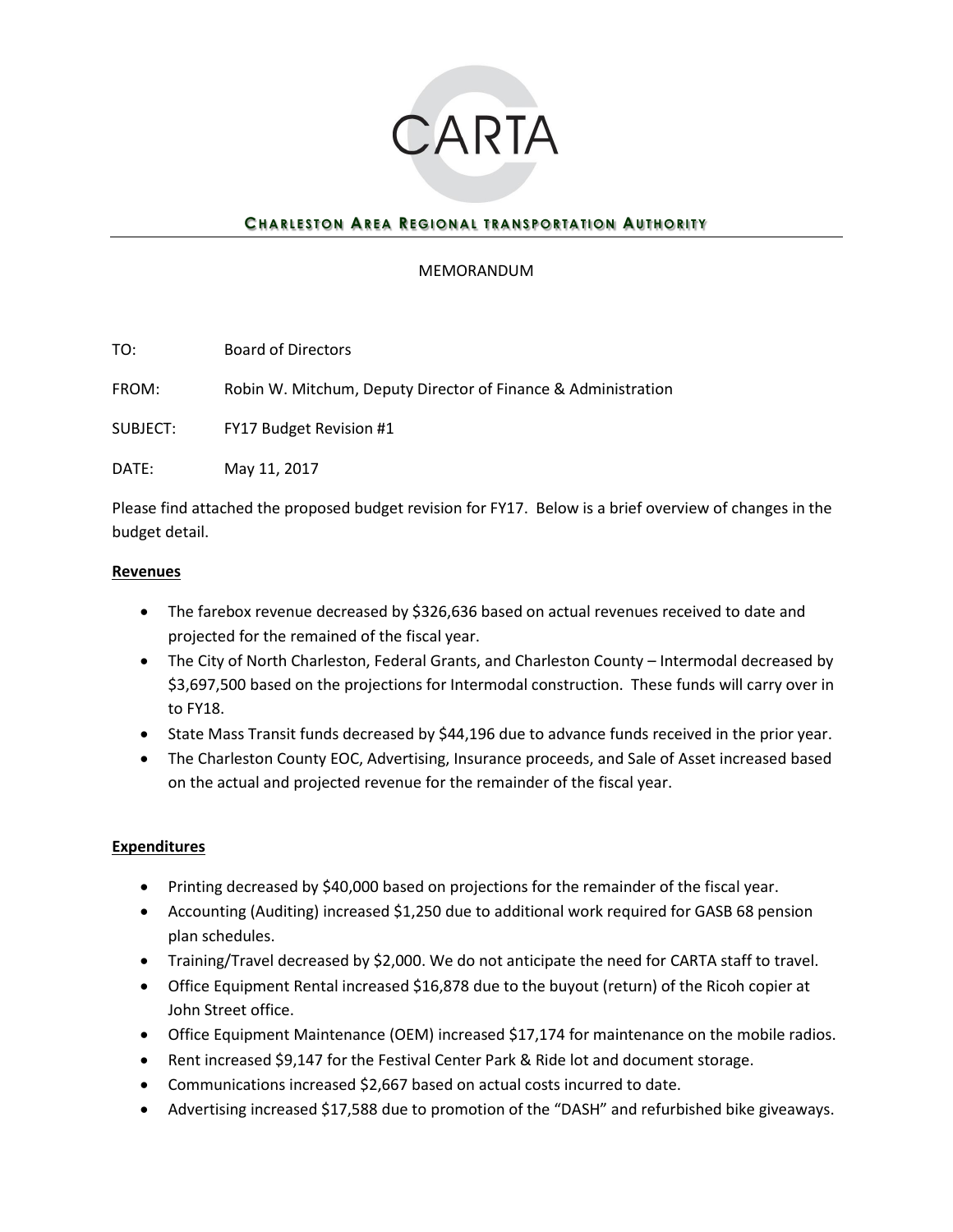# CARTA

## **CHARLESTON AREA REGIONAL TRANSPORTATION AUTHORITY**

- Public Notices decreased \$3,500. These costs have been moved to the advertising line item.
- Professional Services decreased \$14,480 based on reduction in legal services.
- Contract Services (IGA & Management) increased \$634,511 primarily due to the extensive services provided to CARTA. The COG hired Sharon Hollis to assist in planning and analyzing data to assist CARTA in decision-making.
- Paratransit Certification decreased \$31,000. These costs are included in the Paratransit contract line item.
- Vehicle Maintenance decreased \$189,628 based on actual expenditures to date and projections for the remainder of the fiscal year.
- Operating Fees & Licenses increased \$11,706 due to annual Stormwater management fees and new vehicles.
- Insurance increased \$22,853 to cover the purchase of new vehicles.
- Fuel decreased \$194,660 due to savings on Paratransit vehicles and reduced per gallon cost.
- Miscellaneous increased \$25,756 for bank/credit card fees, bad debt, solid waste fee and other items.
- Intermodal Construction decreased \$3,597,500 due to the anticipated timeline for construction. These expenditures will carry over to FY18.
- Engineering decreased \$50,000 due to actual & projected needs for the remainder of the fiscal year.
- Intermodal Facility Payback decreased \$411,804. The FTA payback is reflected on the balance sheet under liabilities. This payment was made in April 2017. The annual payment of \$411,804 is due in April for the next three (3) years.

The changes listed above are made based on actual revenues and expenditures through April 30, 2017 and the projections for the remainder of the fiscal year. The total budget decreased \$3,825,042.

If you have any questions, please contact me at 843-529-0400 ext. 213 or [robinm@bcdcog.com.](mailto:robinm@bcdcog.com)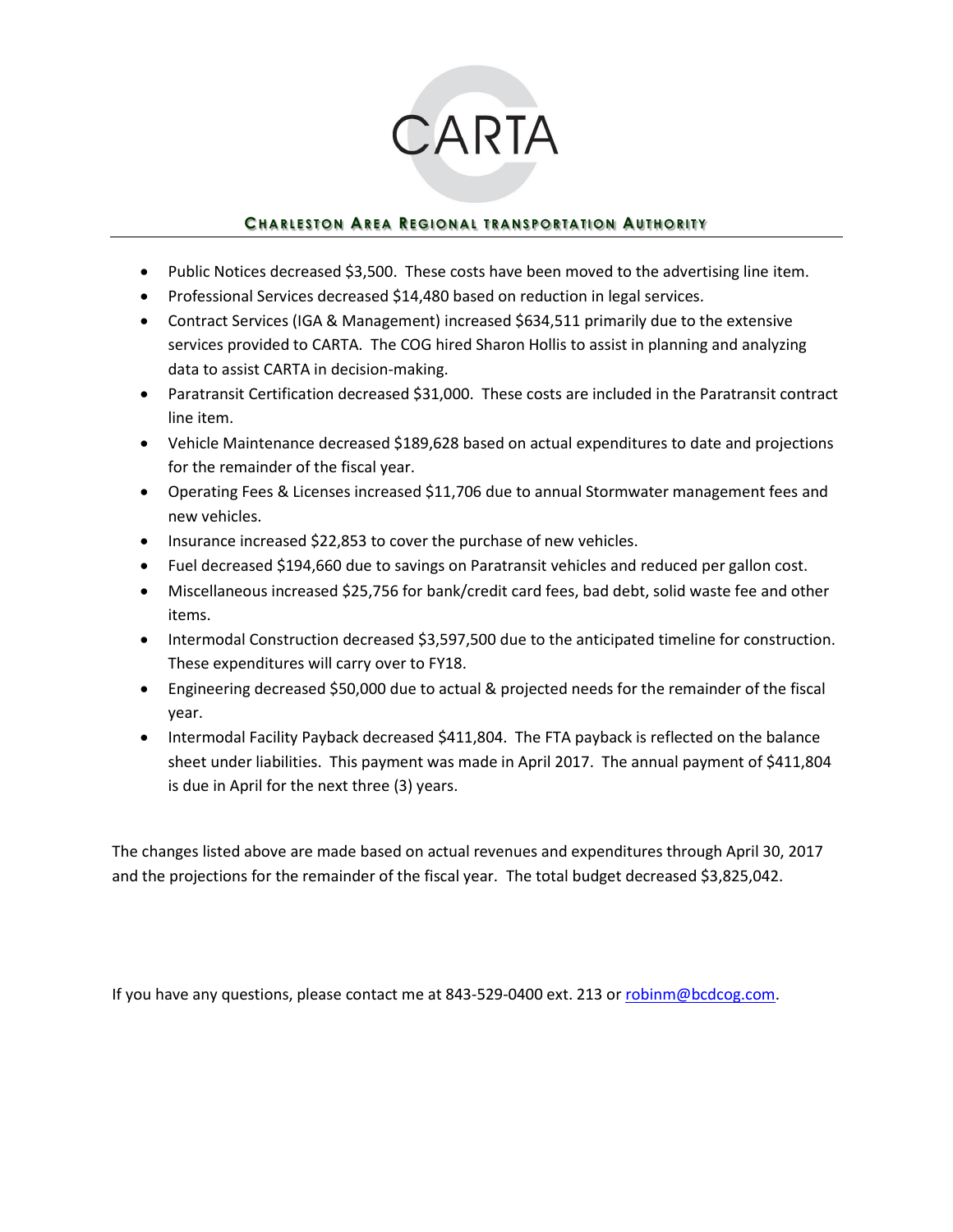## **CARTA FY2017 Budget**

|                                      | Original     | <b>Revision #1</b> |                 |
|--------------------------------------|--------------|--------------------|-----------------|
|                                      | FY 17 Budget | FY 17 Budget       | <b>Variance</b> |
| <b>Revenues</b>                      |              |                    |                 |
| Farebox                              | 2,696,890    | 2,370,254          | (326, 636)      |
| Passes                               | 585,388      | 585,388            |                 |
| <b>COC Shuttle</b>                   | 452,580      | 452,580            |                 |
| <b>MUSC</b>                          | 807,000      | 807,000            |                 |
| City of Charleston - DASH            | 516,600      | 516,600            |                 |
| City of North Charleston             | 1,151,630    | 552,623            | (599,007)       |
| <b>Federal Grants</b>                | 18,279,154   | 15,401,154         | (2,878,000)     |
| <b>State Mass Transit Funds</b>      | 661,636      | 617,440            | (44, 196)       |
| Sales Tax - Charleston County        | 8,147,000    | 8,147,000          |                 |
| Charleston County - Intermodal       | 1,241,870    | 1,021,377          | (220, 493)      |
| <b>Charleston County EOC</b>         |              | 47,316             | 47,316          |
| Advertising                          | 825,000      | 896,000            | 71,000          |
| Interest                             | 300          | 124                | (176)           |
| <b>Insurance Proceeds</b>            |              | 75,000             | 75,000          |
| Sale of Asset                        |              | 50,000             | 50,000          |
| Miscellaneous                        |              | 150                | 150             |
| <b>TOTAL REVENUES</b>                | 35,365,048   | 31,540,006         | (3,825,042)     |
| <b>Expenditures</b>                  |              |                    |                 |
| <b>Staff Salaries &amp; Benefits</b> | 147,327      | 147,327            |                 |
| <b>Supplies</b>                      | 15,000       | 15,000             |                 |
| Printing                             | 100,000      | 60,000             | (40,000)        |
| Marketing                            | 70,000       | 70,000             |                 |
| Automotive                           | 2,880        | 2,880              |                 |
| Accounting (Auditing)                | 20,000       | 21,250             | 1,250           |
| Postage                              | 2,500        | 2,500              |                 |
| Dues/Memberships                     | 1,100        | 1,100              |                 |
| Training/Travel                      | 2,000        |                    | (2,000)         |
| <b>Office Equipment Rental</b>       | 17,496       | 34,374             | 16,878          |
| <b>Office Equipment Maintenance</b>  | 18,000       | 35,174             | 17,174          |
| Rent                                 | 11,963       | 21,110             | 9,147           |
| Communications                       | 105,500      | 108,167            | 2,667           |
| <b>Utilities</b>                     | 10,500       | 10,500             |                 |
| Advertising                          | 5,500        | 23,088             | 17,588          |
| <b>Public Notices</b>                | 3,500        |                    | (3,500)         |
| <b>Money Counting</b>                | 6,000        | 6,000              |                 |
| <b>Professional Services</b>         | 36,000       | 21,520             | (14, 480)       |
| <b>Contract Services</b>             | 850,000      | 1,434,511          | 584,511         |
| <b>Paratransit Certification</b>     | 31,000       |                    | (31,000)        |
| Vehicle Maintenance                  | 376,000      | 186,372            | (189, 628)      |
| <b>Operating Fees &amp; Licenses</b> | 17,000       | 28,706             | 11,706          |
| Insurance                            | 538,147      | 561,000            | 22,853          |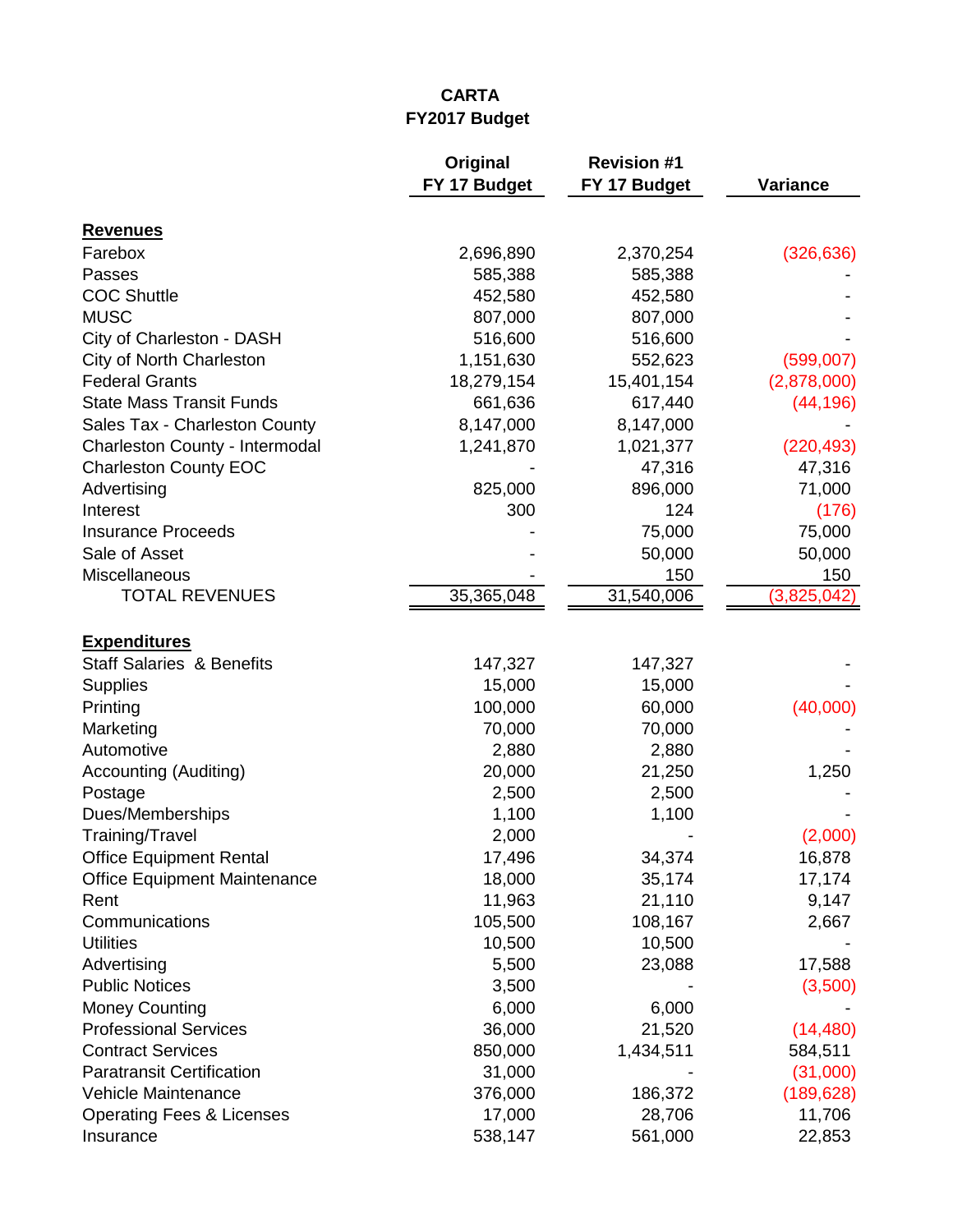## **CARTA FY2017 Budget**

|                                                           | Original<br>FY 17 Budget | <b>Revision #1</b><br>FY 17 Budget | <b>Variance</b> |
|-----------------------------------------------------------|--------------------------|------------------------------------|-----------------|
| Fuel                                                      | 1,300,000                | 1,105,340                          | (194, 660)      |
| <b>Fixed Route</b>                                        | 12,084,000               | 12,084,000                         |                 |
| Paratransit                                               | 2,282,343                | 2,282,343                          |                 |
| Miscellaneous                                             | 12,500                   | 38,256                             | 25,756          |
| Intermodal Infrastructure - Construction                  | 11,467,500               | 7,870,000                          | (3,597,500)     |
| <b>Rolling Stock</b>                                      | 1,866,627                | 1,866,627                          |                 |
| <b>Support Vehicles</b>                                   | 250,661                  | 250,661                            |                 |
| <b>Bus Shelter Construction/Bench Install</b>             | 668,864                  | 668,864                            |                 |
| <b>Security Cameras</b>                                   | 344,084                  | 344,084                            |                 |
| Fareboxes                                                 | 1,000,000                | 1,000,000                          |                 |
| Signage                                                   | 70,015                   | 70,015                             |                 |
| <b>Automated Vehicle Locator</b>                          | 919,237                  | 919,237                            |                 |
| Capital (IT, Facility Repairs/Maint)                      | 250,000                  | 250,000                            |                 |
| Engineering                                               | 50,000                   |                                    | (50,000)        |
| Intermodal Facility (FTA Payback)                         | 411,804                  |                                    | (411, 804)      |
| <b>TOTAL EXPENDITURES</b>                                 | 35,365,048               | 31,540,006                         | (3,825,042)     |
| Excess (Deficit) of Revenues Over<br>(Under) Expenditures |                          |                                    |                 |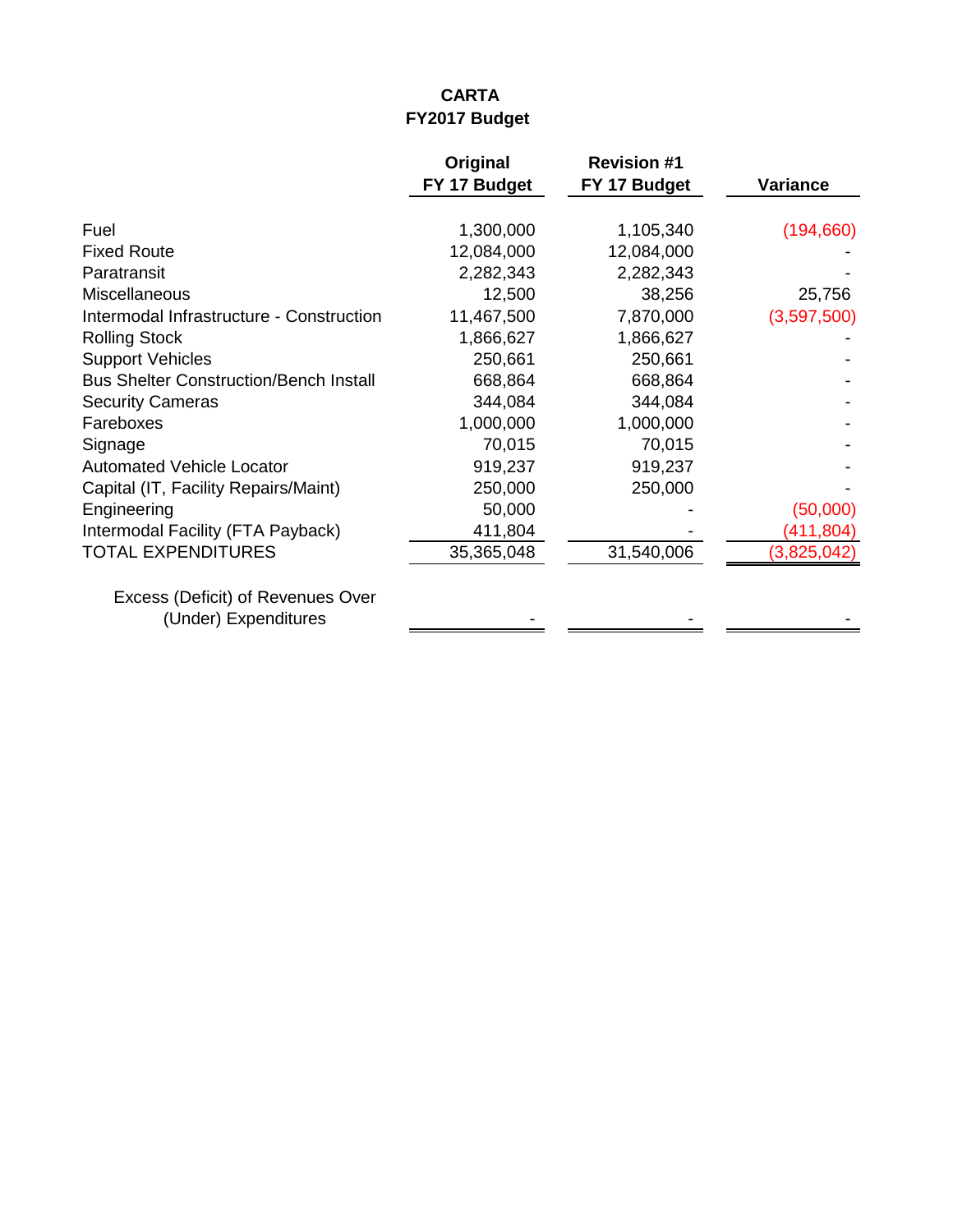## CARTA FY16/17 Budget **Revision #1** Detail

|                                               | Administration | Operating  | Capital    | <b>TOTAL</b> |
|-----------------------------------------------|----------------|------------|------------|--------------|
| <b>EXPENDITURES:</b>                          |                |            |            |              |
| Salaries & Benefits                           |                | 147,327    |            | 147,327      |
| <b>Total Direct Personnel</b>                 |                | 147,327    |            | 147,327      |
| <b>Supplies</b>                               | 2,500          | 12,500     |            | 15,000       |
| Printing                                      |                | 60,000     |            | 60,000       |
| Marketing                                     | 70,000         |            |            | 70,000       |
| Automotive                                    | 2,880          |            |            | 2,880        |
| Accounting (Auditing)                         | 21,250         |            |            | 21,250       |
| Postage                                       | 2,500          |            |            | 2,500        |
| Dues/Memberships                              | 1,100          |            |            | 1,100        |
| Training/Travel                               |                |            |            |              |
| <b>Equipment Rental</b>                       | 34,374         |            |            | 34,374       |
| Office Equipment Maintenance                  | 33,174         | 2,000      |            | 35,174       |
| Rent                                          | 3,600          | 17,510     |            | 21,110       |
| Communications                                | 6,067          | 102,100    |            | 108,167      |
| <b>Utilities</b>                              |                | 10,500     |            | 10,500       |
| Advertising                                   | 23,088         |            |            | 23,088       |
| <b>Public Notices</b>                         |                |            |            |              |
| <b>Money Counting</b>                         |                | 6,000      |            | 6,000        |
| <b>Professional Services</b>                  | 21,520         |            |            | 21,520       |
| <b>Contract Services</b>                      | 75,000         | 1,359,511  |            | 1,434,511    |
| <b>Paratransit Certification</b>              |                |            |            |              |
| Vehicle Maintenance                           |                | 186,372    |            | 186,372      |
| <b>Operating Fees &amp; Licenses</b>          |                | 28,706     |            | 28,706       |
| Insurance                                     | 11,000         | 550,000    |            | 561,000      |
| Fuel                                          |                | 1,105,340  |            | 1,105,340    |
| <b>Fixed Route</b>                            |                | 12,084,000 |            | 12,084,000   |
| Paratransit                                   |                | 2,282,343  |            | 2,282,343    |
| Miscellaneous                                 | 38,256         |            |            | 38,256       |
| Intermodal Infrastructure - Construction      |                |            | 7,870,000  | 7,870,000    |
| <b>Rolling Stock</b>                          |                |            | 1,866,627  | 1,866,627    |
| <b>Support Vehicles</b>                       |                |            | 250,661    | 250,661      |
| <b>Bus Shelter Construction/Bench Install</b> |                |            | 668,864    | 668,864      |
| <b>Security Equipment</b>                     |                |            | 344,084    | 344,084      |
| Fareboxes                                     |                |            | 1,000,000  | 1,000,000    |
| Automated Vehicle Locator                     |                |            | 919,237    | 919,237      |
| <b>Facility Repairs</b>                       |                |            | 250,000    | 250,000      |
| Signage                                       |                |            | 70,015     | 70,015       |
| Engineering                                   |                |            |            |              |
| Intermodal Facility (FTA Payback)             |                |            |            |              |
| <b>TOTAL EXPENDITURES</b>                     | 346,309        | 17,954,209 | 13,239,488 | 31,540,006   |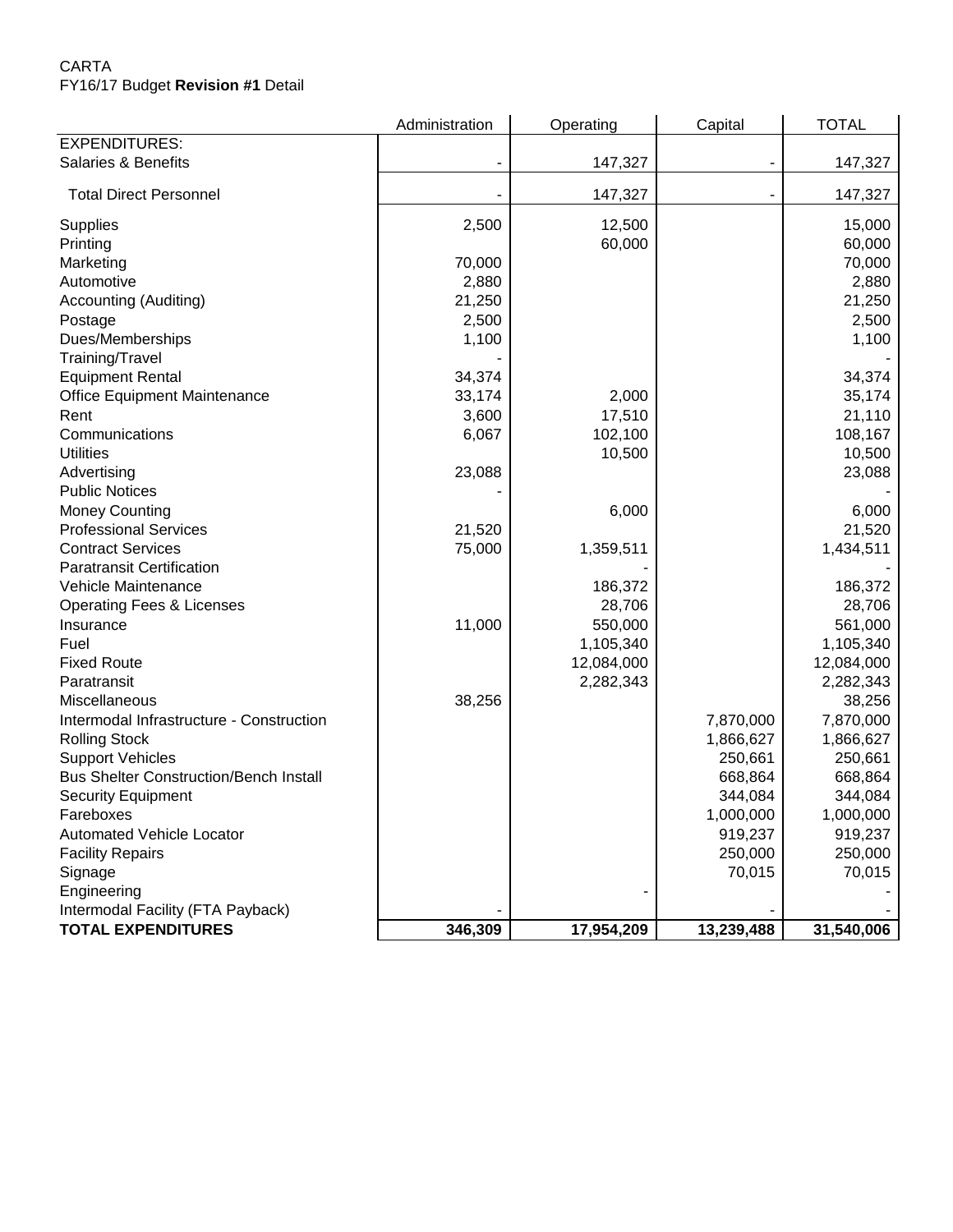## CARTA FY16/17 Budget **Revision #1** Detail

|                                | Administration | Operating  | Capital    | <b>TOTAL</b> |
|--------------------------------|----------------|------------|------------|--------------|
|                                |                |            |            |              |
| <b>REVENUE</b>                 |                |            |            |              |
| Farebox                        |                | 2,370,254  |            | 2,370,254    |
| Passes                         |                | 585,388    |            | 585,388      |
| <b>COC Shuttle</b>             |                | 452,580    |            | 452,580      |
| <b>MUSC</b>                    |                | 807,000    |            | 807,000      |
| City of Charleston - DASH      |                | 516,600    |            | 516,600      |
| City of North Charleston       |                |            | 552,623    | 552,623      |
| Federal - Intermodal           |                |            | 6,296,000  | 6,296,000    |
| Federal - Operating            |                | 5,961,964  | 1,089,888  | 7,051,852    |
| Federal - Bus & Bus Facilities |                |            | 586,694    | 586,694      |
| Federal passed through COG     |                |            | 1,466,608  | 1,466,608    |
| SCDOT - OPT                    |                |            | 617,440    | 617,440      |
| Sales Tax - Charleston County  |                | 6,538,142  | 1,608,858  | 8,147,000    |
| Charleston County - Intermodal |                |            | 1,021,377  | 1,021,377    |
| <b>Charleston County EOC</b>   |                | 47,316     |            | 47,316       |
| Advertising                    | 346,035        | 549,965    |            | 896,000      |
| Interest                       | 124            |            |            | 124          |
| Insurance Proceeds             |                | 75,000     |            | 75,000       |
| Sale of Assets                 |                | 50,000     |            | 50,000       |
| Miscellaneous                  | 150            |            |            | 150          |
| <b>TOTAL REVENUES</b>          | 346,309        | 17,954,209 | 13,239,488 | 31,540,006   |
| <b>EXCESS OF REVENUES OVER</b> |                |            |            |              |
| <b>EXPENDITURES</b>            |                |            |            |              |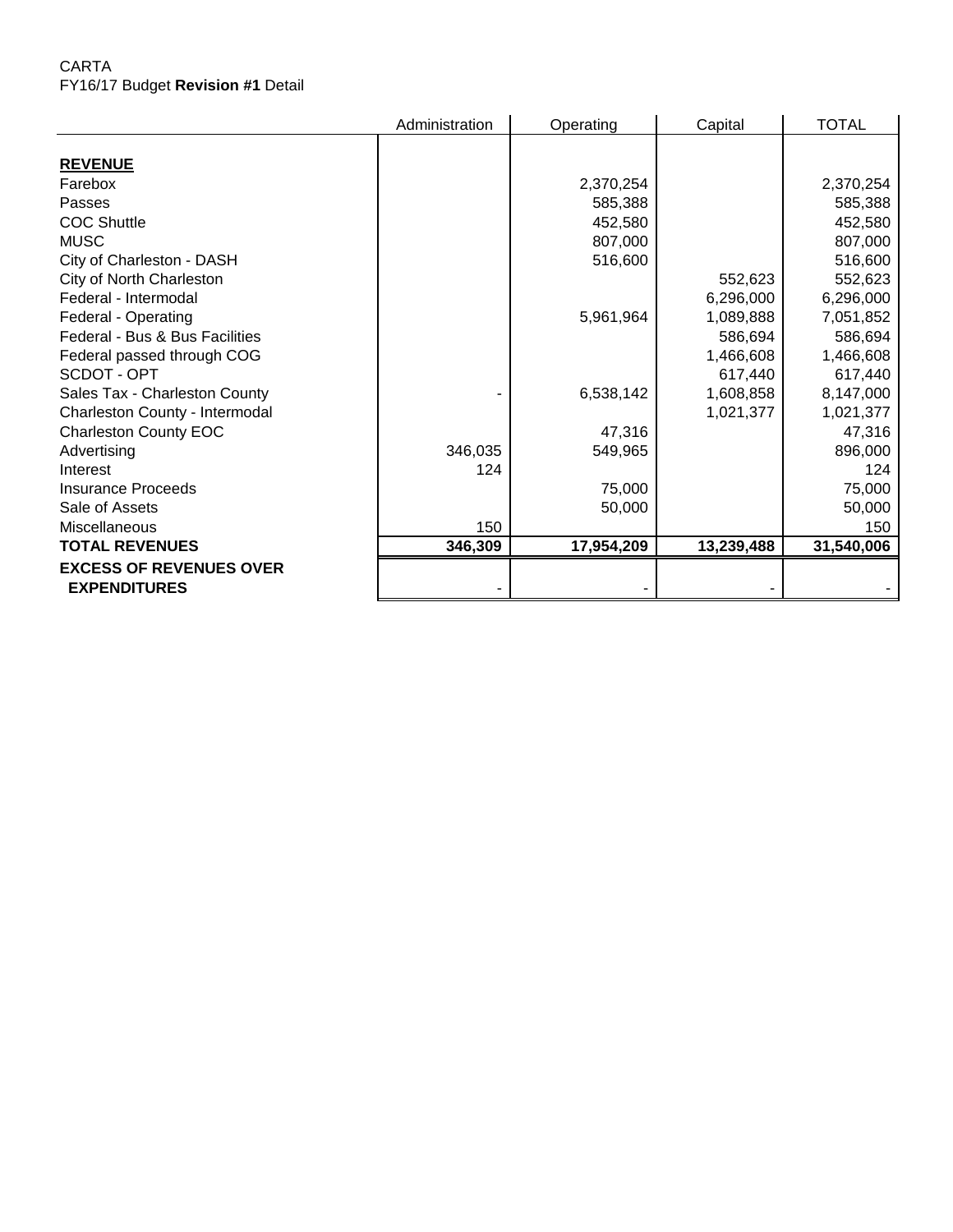#### **CARTA** *BUDGETED EXPENDITURES DETAIL FY 2016/2017* **October 1, 2016 to September 30, 2017**

|                       |                                                | Original<br><b>Budget</b><br>FY 2017 | <b>Revision #1</b><br><b>Budget</b><br>FY 2017 | Increase<br>(Decrease) |
|-----------------------|------------------------------------------------|--------------------------------------|------------------------------------------------|------------------------|
| <b>SALARIES &amp;</b> | Salaries                                       | 106,347                              | 106,347                                        |                        |
| <b>BENEFITS</b>       | Retirement                                     | 12,294                               | 12,294                                         |                        |
|                       | <b>FICA</b>                                    | 7,154                                | 7,154                                          |                        |
|                       | Insurance                                      | 12,832                               | 12,832                                         |                        |
|                       | Retiree Insurance                              | 8,700                                | 8,700                                          |                        |
|                       |                                                | 147,327                              | 147,327                                        |                        |
| <b>SUPPLIES</b>       | Admin/Operations                               | 15,000                               | 15,000                                         |                        |
|                       | Total                                          | 15,000                               | 15,000                                         |                        |
| <b>MARKETING</b>      | Promotional                                    | 10,000                               | 10,000                                         |                        |
|                       | Contractual (Website)                          | 60,000                               | 60,000                                         |                        |
|                       | Total                                          | 70,000                               | 70,000                                         |                        |
| <b>AUTOMOTIVE</b>     | Parking/Mileage/Service                        | 2,880                                | 2,880                                          |                        |
|                       | Total                                          | 2,880                                | 2,880                                          |                        |
| <b>ACCOUNTING</b>     | Contractual                                    |                                      |                                                |                        |
|                       | Audit                                          | 20,000                               | 21,250                                         | 1,250                  |
|                       |                                                | 20,000                               | 21,250                                         | 1,250                  |
| <b>POSTAGE</b>        | John Street                                    | 2,500                                | 2,500                                          |                        |
|                       |                                                | 2,500                                | 2,500                                          |                        |
| DUES &                | Metro Chamber                                  | 500                                  | 500                                            |                        |
| <b>MEMBERSHIPS</b>    | <b>SCAMI</b>                                   | 600                                  | 600                                            |                        |
|                       | Total                                          | 1,100                                | 1,100                                          |                        |
| <b>TRAINING &amp;</b> | <b>SCAMI</b>                                   | 1,000                                |                                                | (1,000)                |
| <b>TRAVEL</b>         | <b>FTA</b>                                     | 1,000                                |                                                | (1,000)                |
|                       | Total                                          | 2,000                                |                                                | (2,000)                |
| EQUIPMENT             | Copier                                         | 16,996                               | 33,773                                         | 16,777                 |
| <b>RENTAL</b>         | Repair (Service Call)                          | 500                                  |                                                | (500)                  |
|                       | Miscellaneous Equipment                        |                                      | 601                                            | 601                    |
|                       | Total                                          | 17,496                               | 34,374                                         | 16,878                 |
| <b>OFFICE</b>         | IT                                             | 16,000                               | 33,174                                         | 17,174                 |
| EQUIPMENT             | Money Counting Equipment                       | 2,000                                | 2,000                                          |                        |
| MAINTENANCE           |                                                | 18,000                               | 35,174                                         | 17,174                 |
| <b>RENT</b>           | Land                                           | 6,000                                | 6,000                                          |                        |
|                       | Park n Ride Lot                                |                                      | 7,875                                          | 7,875                  |
|                       | Document Storage<br>SC Works Charleston Center | 2,400<br>3,563                       | 3,600<br>3,635                                 | 1,200<br>72            |
|                       |                                                |                                      |                                                |                        |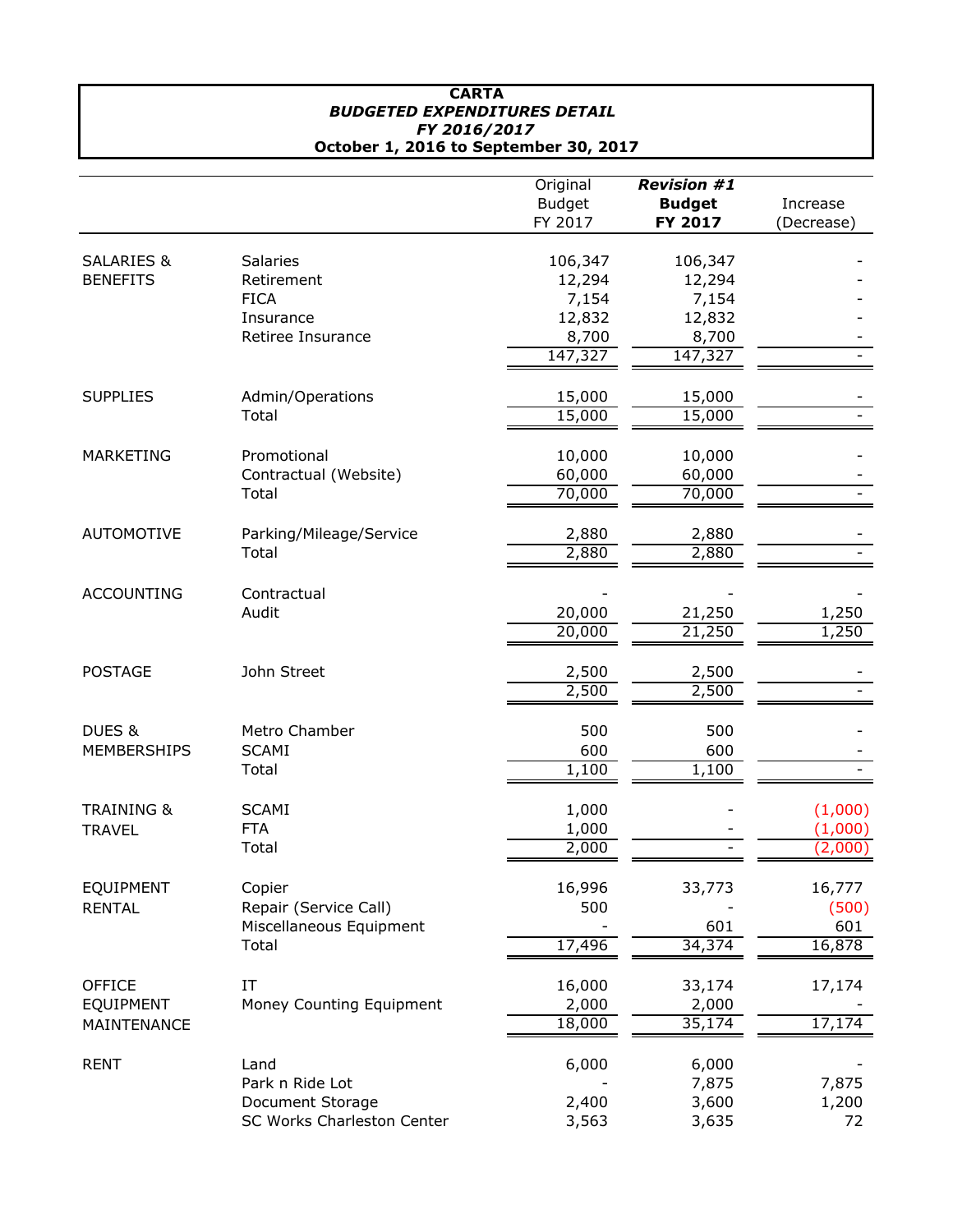#### **CARTA** *BUDGETED EXPENDITURES DETAIL FY 2016/2017* **October 1, 2016 to September 30, 2017**

|                                         |                                                         | Original<br><b>Budget</b><br>FY 2017 | <b>Revision #1</b><br><b>Budget</b><br>FY 2017 | Increase<br>(Decrease)                            |
|-----------------------------------------|---------------------------------------------------------|--------------------------------------|------------------------------------------------|---------------------------------------------------|
|                                         |                                                         | 11,963                               | 21,110                                         | 9,147                                             |
| COMMUNICATIONS                          | Telephone/Internet<br>Mobile<br>Tablets - Buses         | 7,400<br>1,500<br>22,000             | 6,067<br>27,500                                | (1, 333)<br>26,000<br>(22,000)                    |
|                                         | Radios<br>Total                                         | 74,600<br>105,500                    | 74,600<br>108,167                              | 0<br>2,667                                        |
| <b>UTILITIES</b>                        | Electricity<br>Water                                    | 8,000<br>2,500<br>10,500             | 8,000<br>2,500<br>10,500                       |                                                   |
| ADVERTISING                             | <b>ALL</b><br>Creative<br>Miscellaneous<br>Public/Legal | 2,000<br>3,500<br>3,500<br>9,000     | 23,088<br>23,088                               | 23,088<br>(2,000)<br>(3,500)<br>(3,500)<br>14,088 |
| PROFESSIONAL<br><b>SERVICES</b>         | Legal<br>Other<br>Payroll                               | 20,000<br>16,000<br>36,000           | 4,800<br>16,000<br>720<br>21,520               | (15, 200)<br>720<br>(14, 480)                     |
| <b>CONTRACT</b><br><b>SERVICES</b>      | <b>Management Services</b><br>Shared Services (IGA)     | 100,000<br>750,000<br>850,000        | 75,000<br>1,359,511<br>1,434,511               | (25,000)<br>609,511<br>584,511                    |
| PARATRANSIT<br>CERTIFICATION            |                                                         | 31,000<br>31,000                     |                                                | (31,000)<br>(31,000)                              |
| LOW INCOME<br><b>FARE DETERMINATION</b> |                                                         |                                      |                                                |                                                   |
| <b>BUS SHELTER CLEANING</b>             |                                                         |                                      |                                                |                                                   |
| PRINTING                                |                                                         | 100,000<br>100,000                   | 60,000<br>60,000                               | (40,000)<br>(40,000)                              |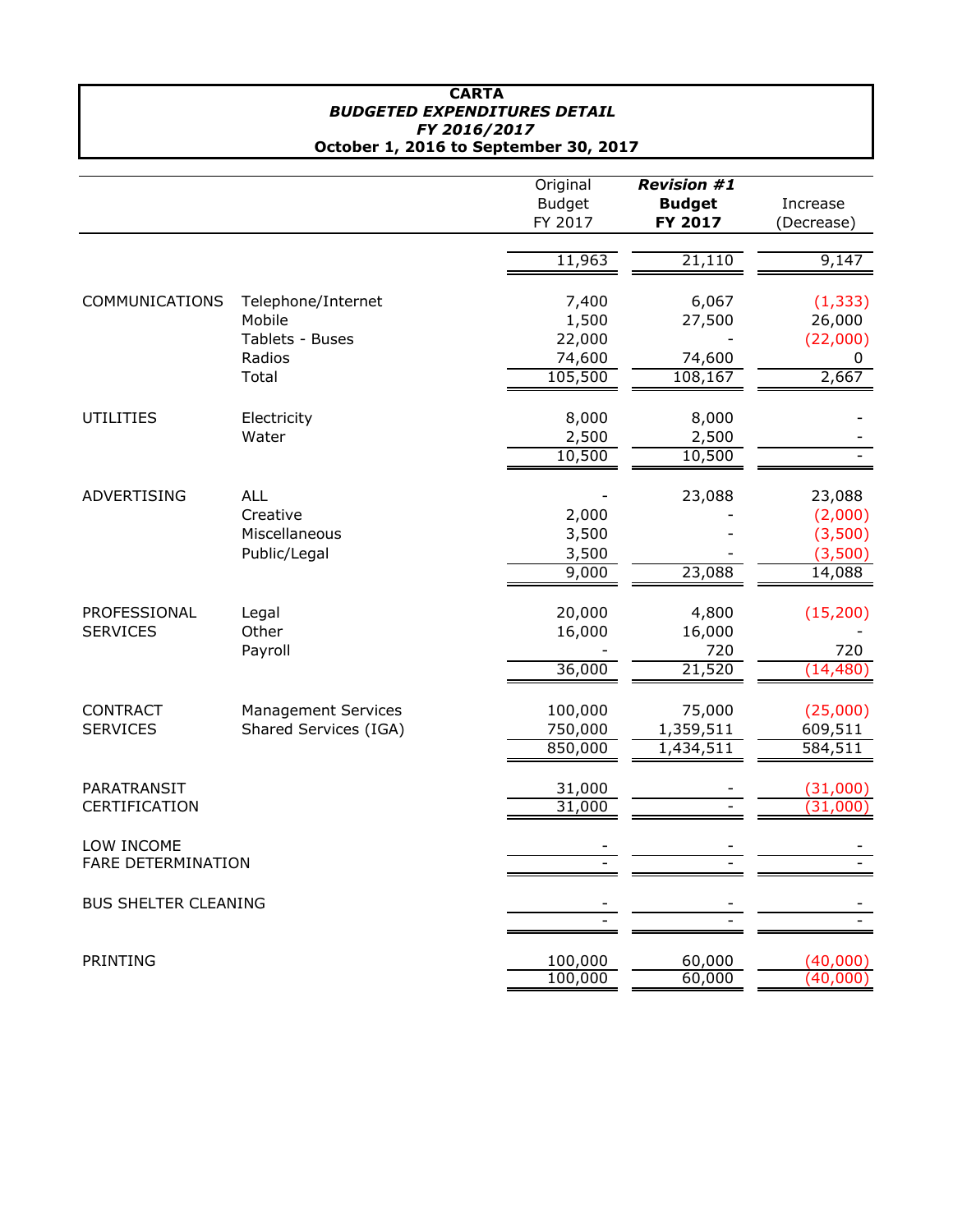#### **CARTA** *BUDGETED EXPENDITURES DETAIL FY 2016/2017* **October 1, 2016 to September 30, 2017**

|                            |                                  | Original      | <b>Revision #1</b> |             |
|----------------------------|----------------------------------|---------------|--------------------|-------------|
|                            |                                  | <b>Budget</b> | <b>Budget</b>      | Increase    |
|                            |                                  | FY 2017       | FY 2017            | (Decrease)  |
|                            |                                  |               |                    |             |
|                            |                                  |               |                    |             |
| MONEY COUNTING             |                                  | 6,000         | 6,000              |             |
|                            |                                  | 6,000         | 6,000              |             |
|                            |                                  |               |                    |             |
| <b>VEHCILE MAINTENANCE</b> |                                  | 376,000       | 186,372            | (189, 628)  |
|                            |                                  | 376,000       | 186,372            | (189, 628)  |
| <b>OPERATING FEES</b>      |                                  | 17,000        | 28,706             | 11,706      |
| <b>&amp; LICENSES</b>      |                                  | 17,000        | 28,706             | 11,706      |
|                            |                                  |               |                    |             |
| <b>INSURANCE</b>           | Administration                   | 11,000        | 11,000             |             |
|                            | Operating                        | 527,147       | 550,000            | 22,853      |
|                            |                                  | 538,147       | 561,000            | 22,853      |
|                            |                                  |               |                    |             |
| <b>FUEL</b>                |                                  | 1,300,000     | 1,105,340          | (194, 660)  |
|                            |                                  | 1,300,000     | 1,105,340          | (194, 660)  |
| <b>FIXED ROUTE</b>         |                                  | 12,084,000    | 12,084,000         |             |
|                            |                                  | 12,084,000    | 12,084,000         |             |
|                            |                                  |               |                    |             |
| PARATRANSIT                |                                  | 2,282,343     | 2,282,343          |             |
|                            |                                  | 2,282,343     | 2,282,343          |             |
|                            |                                  |               |                    |             |
| MISCELLANEOUS              |                                  | 12,500        | 38,256             | 25,756      |
|                            |                                  | 12,500        | 38,256             | 25,756      |
| CAPITAL                    |                                  |               |                    |             |
|                            | Intermodal 5 year payback (Yr 2) | 411,804       |                    | (411, 804)  |
|                            | Trolley payback                  |               |                    |             |
|                            | <b>Intermodal Facility</b>       | 11,467,500    | 7,870,000          | (3,597,500) |
|                            | Rolling Stock/Fleet Repair       | 1,866,627     | 1,866,627          |             |
|                            | <b>Support Vehicles</b>          | 250,661       | 250,661            |             |
|                            | Security/Cameras                 | 344,084       | 344,084            |             |
|                            | <b>Bus Shelters/Benches</b>      | 668,864       | 668,864            |             |
|                            | Signage                          | 70,015        | 70,015             |             |
|                            | Fareboxes                        | 1,000,000     | 1,000,000          |             |
|                            | Automated Vehicle Locator (AVL)  | 919,237       | 919,237            |             |
|                            | <b>Facility Maintenance</b>      | 250,000       | 250,000            |             |
|                            | Miscellaneous Engineering        | 50,000        |                    | (50,000)    |
|                            |                                  | 17,298,792    | 13,239,488         | (4,059,304) |
|                            |                                  |               |                    |             |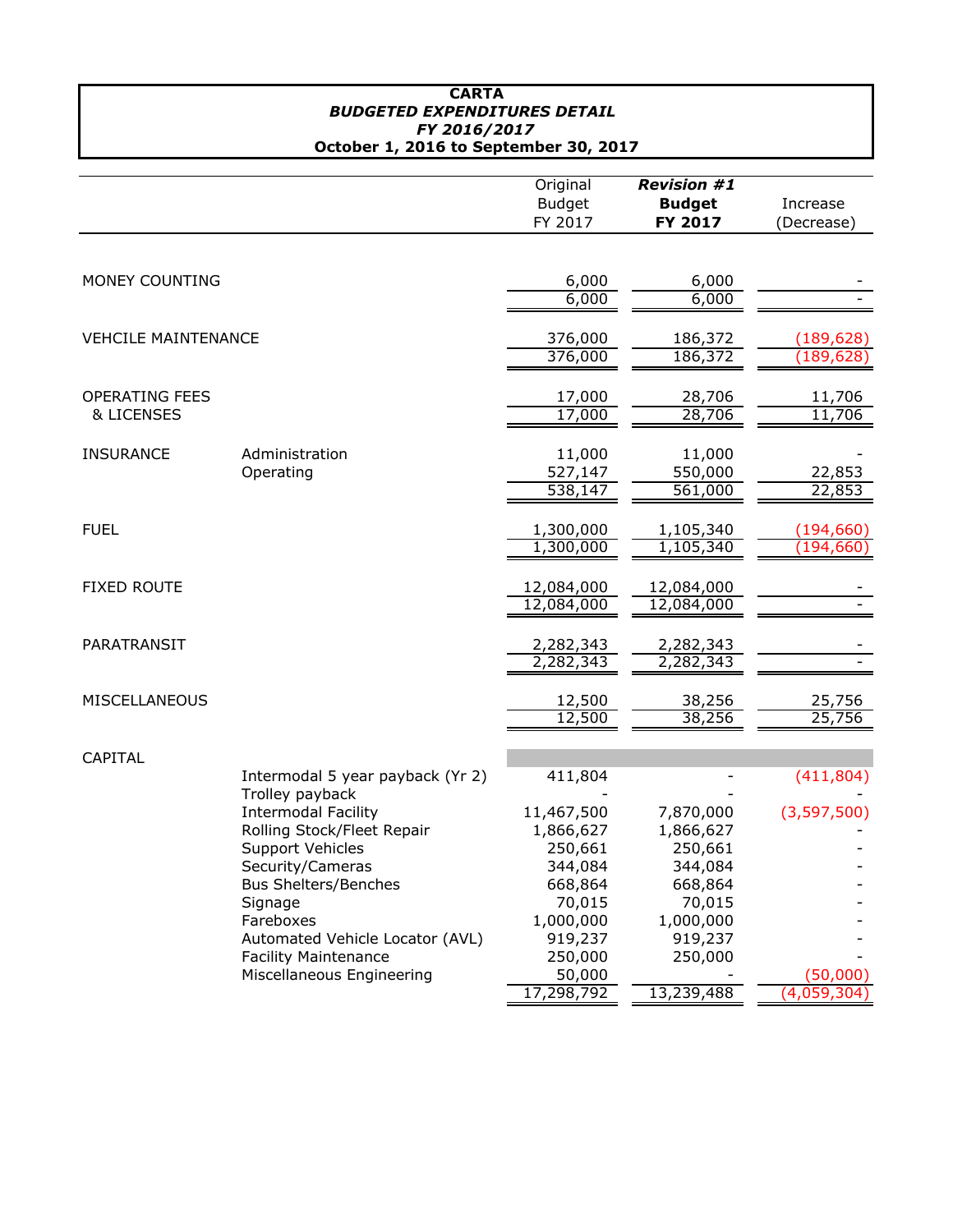

## **CHARLESTON AREA REGIONAL TRANSPORTATION AUTHORITY**

## MEMORANDUM

TO: Board of Directors

FROM: Robin W. Mitchum, Deputy Director of Finance & Administration

SUBJECT: April 30, 2017 Financial Report Overview

DATE: May 11, 2017

Please find attached the April 30, 2017 Financial Report. Below is a brief overview of the activities for FY17.

## **Revenues**

The budget to actual revenues for the month were below our projections.

- The farebox revenue fell short of projections.
- The actual federal revenue includes operating and capital for the year to date.
- The Charleston County EOC revenue is for services provided for Hurricane Matthew evacuations.
- Insurance proceeds are a result of accidents.
- Sale of Assets reflects the proceeds of the sale of five Cut-a-Way buses and two 40-foot express buses on GovDeals. This line item also includes the scrap bus sold to TransDev for \$3,601.

## **Expenditures**

The budget to actual expenditures for the month were mostly on target with our projections with the exception of a few items.

- Accounting (Auditing) exceeded the projections by 6%. This increase is due to additional work required for GASB 68 pension plan schedules.
- Office Equipment Rental exceeded the budget due to the buyout (return) of the Ricoh copier at John Street office.
- Office Equipment Maintenance (OEM) is over budget by 45%. We had maintenance on the mobile radios that was unexpected. We will adjust the budget in the first revision.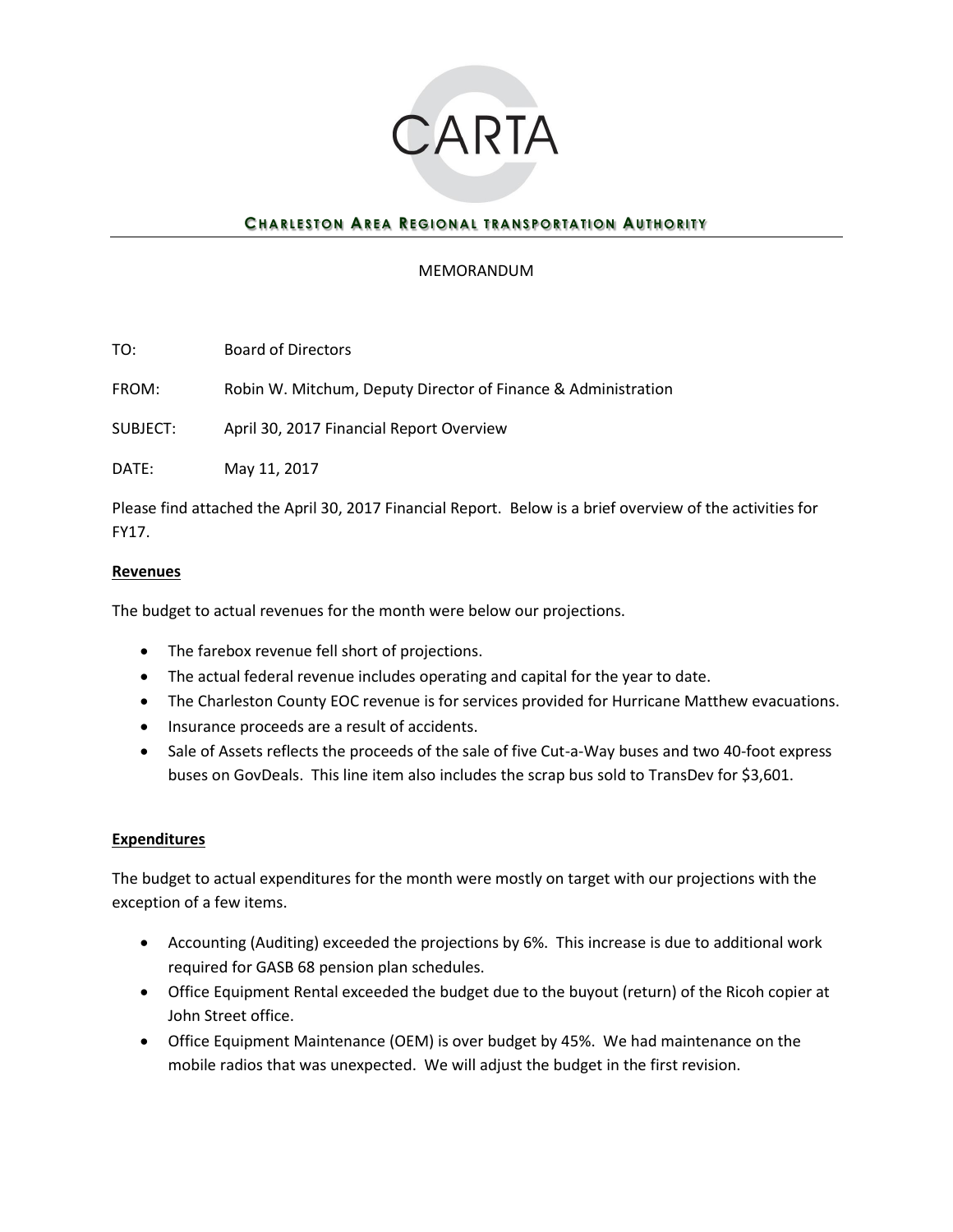## CARTA

## **CHARLESTON AREA REGIONAL TRANSPORTATION AUTHORITY**

- Advertising is over budget by 170% due to promotion of the "DASH" and refurbished bike giveaways. We will adjust the budget in the first revision as necessary.
- Contract Services (IGA & Management) is over budget by 43%. The overage is primarily due to the extensive services provided to CARTA. We will adjust the budget in the first revision as necessary.
- Operating Fees & Licenses is 55% over budget. This overage is due to annual Stormwater management fees.
- Insurance includes the cost of liability insurance provided by the Insurance Reserve Fund. The amount reflected is the bulk once a year renewal invoice. While we will receive premium adjustments throughout the year as we add and remove assets, this amount reflects the bulk of the expenditure for the year.
- Miscellaneous includes bank/credit card fees, bad debt, solid waste fee and other items.
- Security/Cameras include the installation of security cameras on buses & at our facilities. In addition to installing cameras at the super stop, CARTA has purchased AngelTrax Digital Video Recording Systems for installation on the fleet. This purchase reflects in the percentage overage for this line item since it was a one-time large purchase.

We expect these items to come back into line since some of these expenses do not occur consistently every month. We will continue to monitor our line item budget and recommend changes through budget revisions as deemed necessary.

## **Overall, the agency ended the month with an excess of revenue of \$2,094,859**

If you have any questions, please contact me at 843-529-0400 ext. 213 or [robinm@bcdcog.com.](mailto:robinm@bcdcog.com)

**Amount owed to Transdev as of 4/30/17 is \$1,140,895.59.**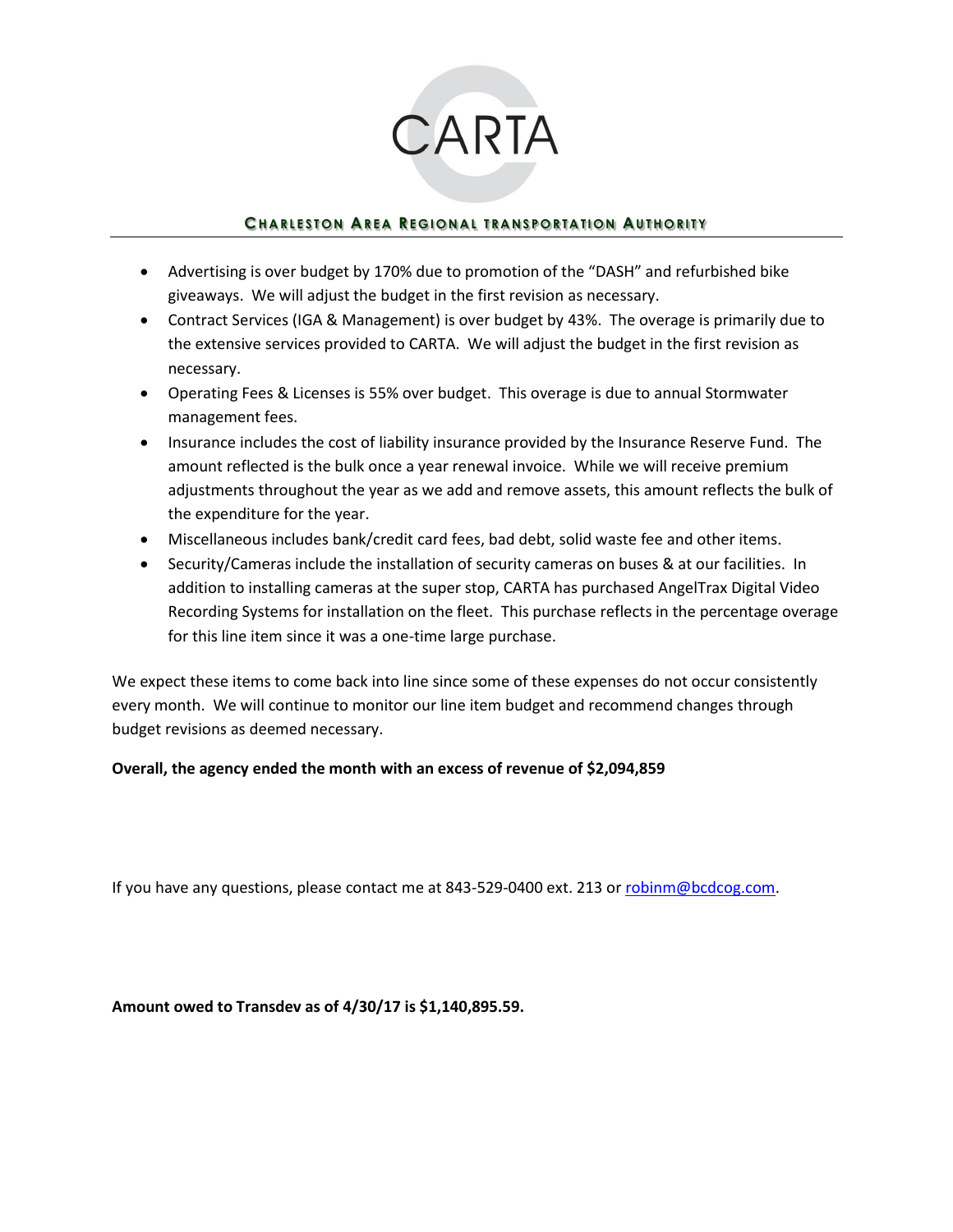Time elapsed: 58%

|                                     | <b>FY17 Budget</b> | <b>Actual</b> | $%$ of<br><b>Budget</b> |
|-------------------------------------|--------------------|---------------|-------------------------|
| <b>Revenues</b>                     |                    |               |                         |
| Farebox                             | 2,696,890          | 1,374,518     | 51%                     |
| Passes                              | 585,388            | 330,705       | 56%                     |
| <b>COC Shuttle</b>                  | 452,580            | 271,439       | 60%                     |
| <b>MUSC</b>                         | 807,000            | 458,466       | 57%                     |
| City of Charleston - DASH           | 516,600            | 292,740       | 57%                     |
| <b>City of North Charleston</b>     | 1,151,630          |               | 0%                      |
| Federal                             | 18,279,154         | 5,407,835     | 30%                     |
| <b>State Mass Transit Funds</b>     | 661,636            | 617,440       | 93%                     |
| Sales Tax - Charleston County       | 8,147,000          | 4,752,417     | 58%                     |
| <b>Charleston County EOC</b>        |                    | 47,316        | N/A                     |
| <b>Charleston County Intermodal</b> | 1,241,870          |               | 0%                      |
| Advertising                         | 825,000            | 479,618       | 58%                     |
| Interest                            | 300                | 72            | 24%                     |
| <b>Insurance Proceeds</b>           |                    | 65,301        | N/A                     |
| Sale of Assets                      |                    | 17,207        | N/A                     |
| Miscellaneous                       |                    | 150           | N/A                     |
| <b>TOTAL REVENUES</b>               | 35,365,048.00      | 14,115,224    | 40%                     |
| <b>Expenditures</b>                 |                    |               |                         |
| <b>Staff Salaries</b>               | 147,327            | 83,739        | 57%                     |
| <b>Supplies</b>                     | 15,000             | 8,270         | 55%                     |
| Printing                            | 100,000            | 25,249        | 25%                     |
| Marketing                           | 70,000             | 14,466        | 21%                     |
| Automotive                          | 2,880              | 1,487         | 52%                     |
| Accounting (Auditing)               | 20,000             | 21,250        | 106%                    |
| Postage                             | 2,500              | 1,652         | 66%                     |
| Dues/Publications                   | 1,100              | 500           | 45%                     |
| Training/Travel                     | 2,000              |               | $0\%$                   |
| <b>Office Equipment Rental</b>      | 17,496             | 36,199        | 207%                    |
| <b>Office Equipment Maintenance</b> | 18,000             | 18,557        | 103%                    |
| Rent                                | 11,963             | 7,499         | 63%                     |
| Communications                      | 105,500            | 27,545        | 26%                     |
| <b>Utilities</b>                    | 10,500             | 5,580         | 53%                     |
| Advertising                         | 5,500              | 12,550        | 228%                    |
| <b>Public Notices</b>               | 3,500              | 365           | 10%                     |
| <b>Money Counting</b>               | 6,000              | 2,979         | 50%                     |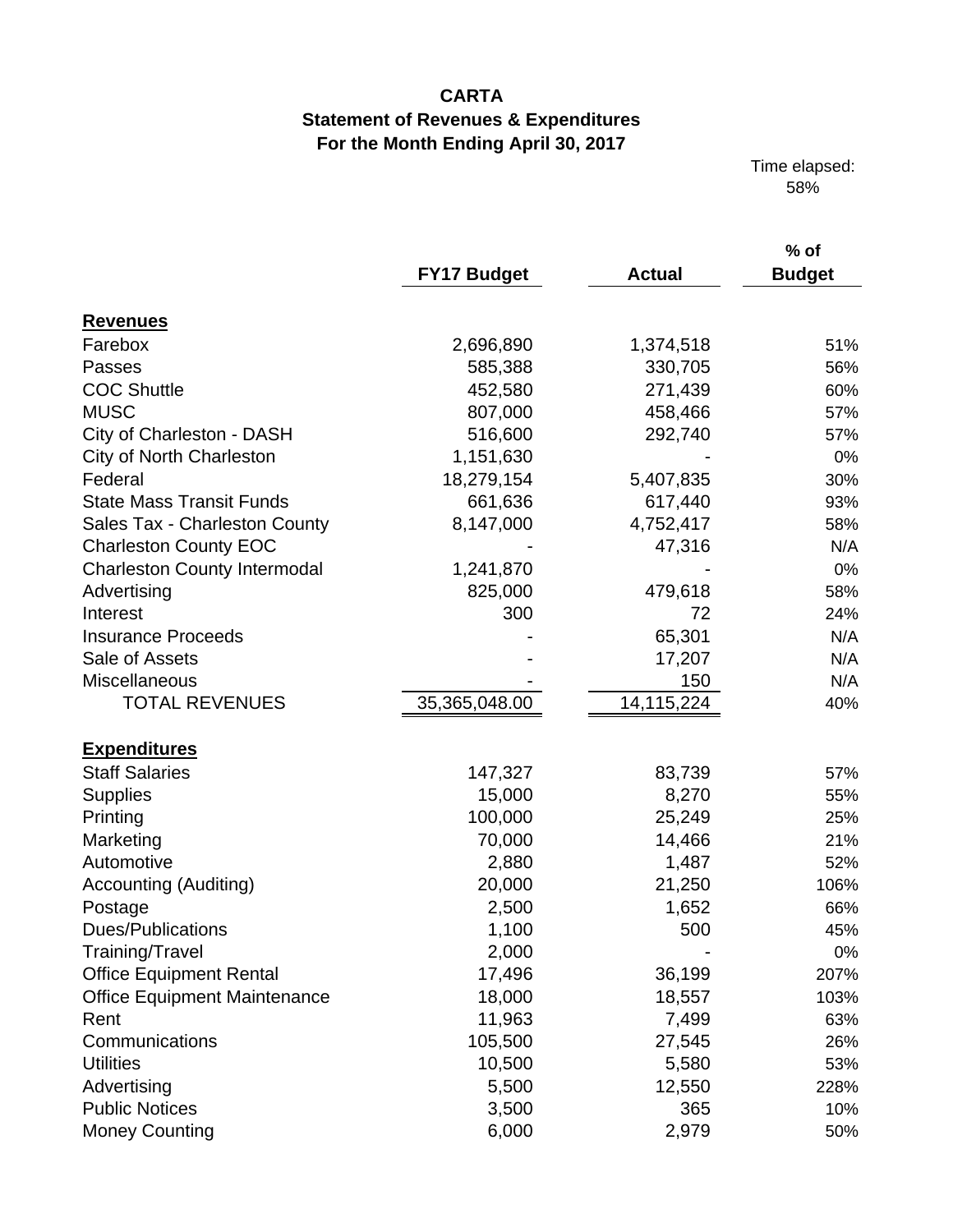Time elapsed: 58%

|                                               |             |               | $%$ of        |
|-----------------------------------------------|-------------|---------------|---------------|
|                                               | FY17 Budget | <b>Actual</b> | <b>Budget</b> |
| <b>Professional Services</b>                  | 36,000      | 6,945         | 19%           |
| <b>Contract Services</b>                      | 850,000     | 859,715       | 101%          |
| <b>Paratransit Certification</b>              | 31,000      |               | 0%            |
| <b>Vehicle Maintenance</b>                    | 376,000     | 116,807       | 31%           |
| <b>Operating Fees &amp; Licenses</b>          | 17,000      | 18,002        | 106%          |
| Insurance                                     | 538,147     | 511,393       | 95%           |
| Fuel                                          | 1,300,000   | 649,699       | 50%           |
| <b>Fixed Route</b>                            | 12,084,000  | 6,592,088     | 55%           |
| Paratransit                                   | 2,282,343   | 1,254,966     | 55%           |
| Miscellaneous                                 | 12,500      | 19,198        | 154%          |
| Intermodal Infrastructure - Construction      | 11,467,500  | 721,237       | 6%            |
| <b>Rolling Stock</b>                          | 1,866,627   | 475,600       | 25%           |
| <b>Support Vehicles</b>                       | 250,661     |               | 0%            |
| <b>Bus Shelter Construction/Bench Install</b> | 668,864     | 28,252        | 4%            |
| Security/Cameras                              | 344,084     | 234,394       | 68%           |
| Fareboxes                                     | 1,000,000   |               | $0\%$         |
| Signage                                       | 70,015      | 30,651        | 44%           |
| <b>Automated Vehicle Locator</b>              | 919,237     | 87,878        | 10%           |
| Capital (IT, Facility Repairs/Maint)          | 250,000     | 145,653       | 58%           |
| Engineering                                   | 50,000      |               | 0%            |
| Leeds Ave. (FTA Payback)                      | 411,804     |               | $0\%$         |
| <b>TOTAL EXPENDITURES</b>                     | 35,365,048  | 12,020,365    | 34%           |
| Excess (Deficit) of Revenues Over             |             |               |               |
| (Under) Expenditures                          |             | 2,094,859     |               |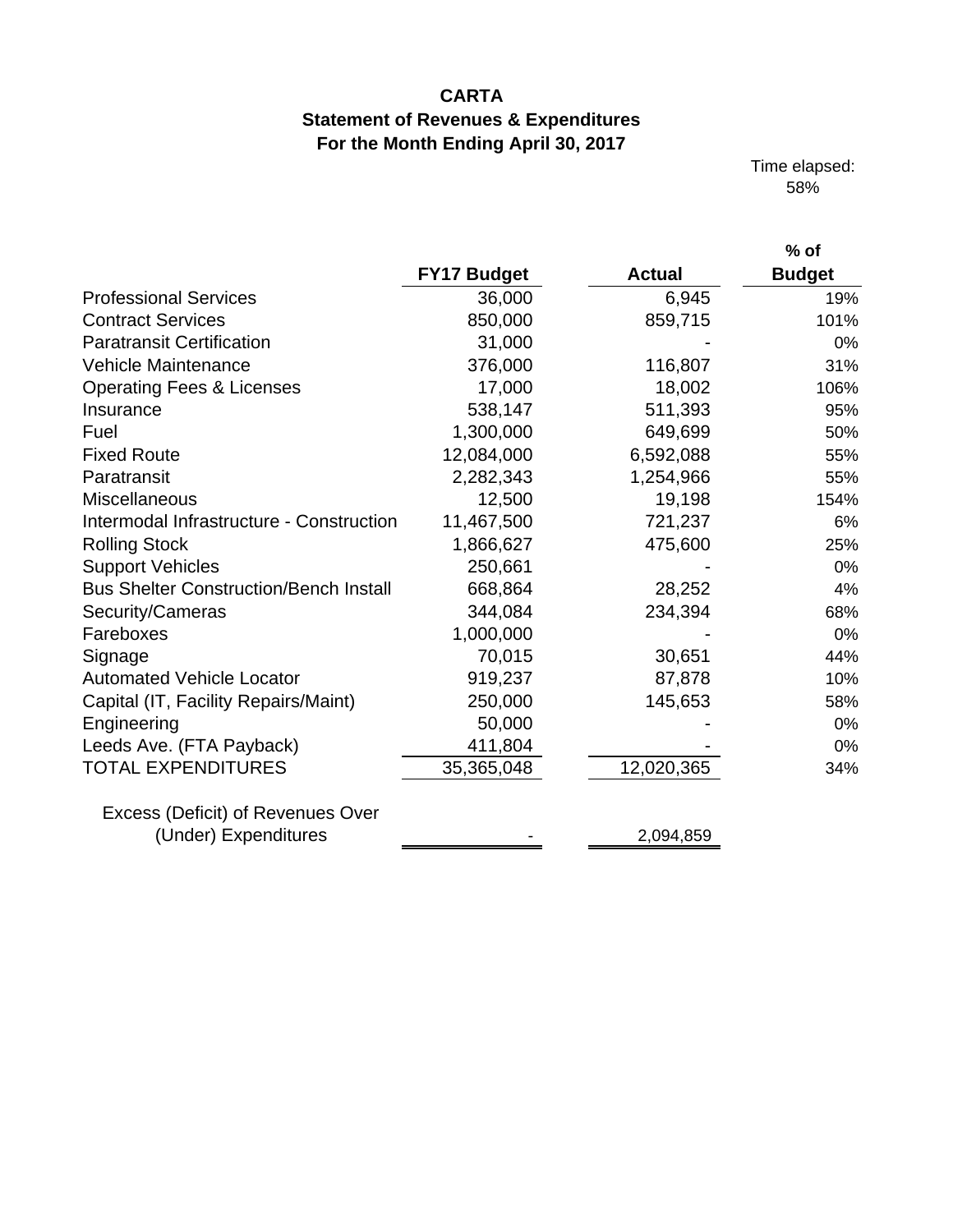|                                               | Administration | Operating  | Capital   | <b>TOTAL</b> |
|-----------------------------------------------|----------------|------------|-----------|--------------|
| <b>EXPENDITURES:</b>                          |                |            |           |              |
| <b>Salaries &amp; Benefits</b>                | 38,379         | 45,360     |           | 83,739       |
|                                               |                |            |           |              |
| <b>Total Direct Personnel</b>                 | 38,379         | 45,360     |           | 83,739       |
| Supplies                                      | 5,217          | 3,053      |           | 8,270        |
| Printing                                      | 49             | 25,200     |           | 25,249       |
| Marketing                                     | 14,466         |            |           | 14,466       |
| Automotive                                    | 1,487          |            |           | 1,487        |
| Accounting (Outside Services & Auditing)      | 21,250         |            |           | 21,250       |
| Postage                                       | 1,598          | 54         |           | 1,652        |
| Dues/Publications                             | 500            |            |           | 500          |
| Training/Travel                               |                |            |           |              |
| <b>Office Equipment Rental</b>                | 36,199         |            |           | 36,199       |
| <b>Office Equipment Maintenance</b>           | 18,557         |            |           | 18,557       |
| Rent                                          | 3,999          | 3,500      |           | 7,499        |
| Telephone/Communications                      | 3,077          | 24,468     |           | 27,545       |
| <b>Utilities</b>                              |                | 5,580      |           | 5,580        |
| Advertising                                   | 2,900          | 9,650      |           | 12,550       |
| <b>Public Notices</b>                         |                | 365        |           | 365          |
| <b>Money Counting</b>                         |                | 2,979      |           | 2,979        |
| <b>Other Professional Services</b>            | 4,195          | 2,750      |           | 6,945        |
| <b>Contract Services</b>                      |                | 859,715    |           | 859,715      |
| <b>Paratransit Certification</b>              |                |            |           |              |
| Low Income Fare Determination                 |                |            |           |              |
| <b>Bus Shelter Cleaning</b>                   |                |            |           |              |
| <b>Consultant Fees - Vehicles</b>             |                |            |           |              |
| Vehicle Maintenance                           |                | 116,807    |           | 116,807      |
| <b>Operating Fees &amp; Licenses</b>          | 2,211          | 15,791     |           | 18,002       |
| Insurance                                     | 9,732          | 501,661    |           | 511,393      |
| Fuel                                          |                | 649,699    |           | 649,699      |
| <b>Fixed Route</b>                            |                | 6,592,088  |           | 6,592,088    |
| Paratransit                                   |                | 1,254,966  |           | 1,254,966    |
| Miscellaneous                                 | 19,198         |            |           | 19,198       |
| Intermodal Infrastructure - Construction      |                |            | 721,237   | 721,237      |
| <b>Rolling Stock</b>                          |                |            | 475,600   | 475,600      |
| <b>Support Vehicles</b>                       |                |            |           |              |
| <b>Bus Shelter Construction/Bench Install</b> |                | 28,252     |           | 28,252       |
| <b>Security Cameras</b>                       |                | 10,574     | 223,820   | 234,394      |
| Fareboxes                                     |                |            |           |              |
| Signage                                       |                | 30,651     |           | 30,651       |
| <b>Automated Vehicle Locator</b>              |                |            | 87,878    | 87,878       |
| Capital (IT, Facility Repairs/Maint)          | 7,164          | 138,489    |           | 145,653      |
| Engineering                                   |                |            |           |              |
| Leeds Ave. (FTA Payback)                      |                |            |           |              |
| <b>TOTAL EXPENDITURES</b>                     | 190,178        | 10,321,652 | 1,508,535 | 12,020,365   |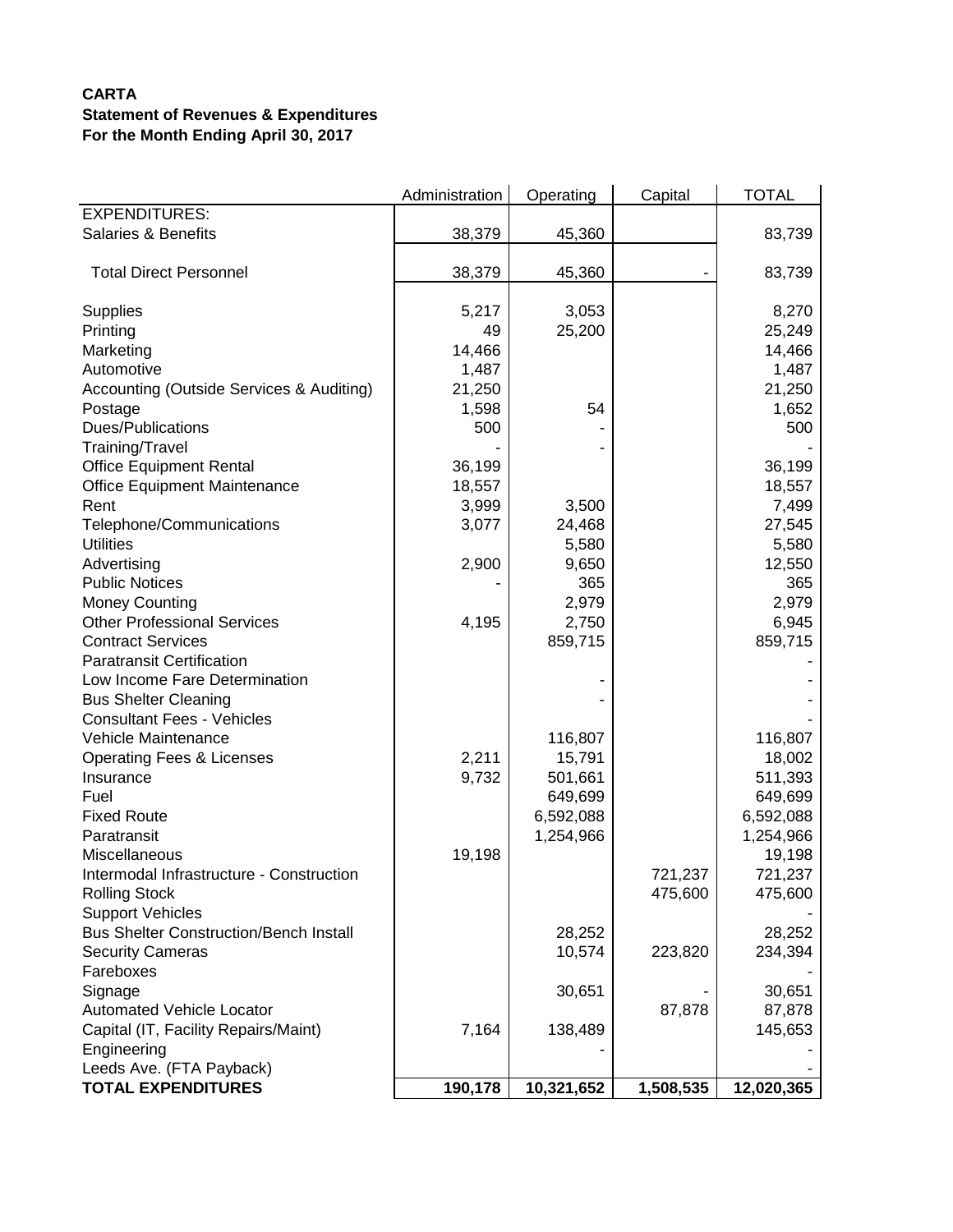|                                     | Administration | Operating  | Capital   | <b>TOTAL</b> |
|-------------------------------------|----------------|------------|-----------|--------------|
|                                     |                |            |           |              |
| <b>REVENUE</b>                      |                |            |           |              |
| Farebox                             |                | 1,374,518  |           | 1,374,518    |
| Passes                              |                | 330,705    |           | 330,705      |
| <b>COC Shuttle</b>                  |                | 271,439    |           | 271,439      |
| <b>MUSC</b>                         |                | 458,466    |           | 458,466      |
| City of Charleston - DASH           |                | 292,740    |           | 292,740      |
| City of North Charleston            |                |            |           |              |
| Federal                             |                | 4,157,309  |           | 4,157,309    |
| Federal SC-90-X307                  |                |            | 60,222    | 60,222       |
| Federal SC-04-0010                  |                |            | 576,990   | 576,990      |
| Federal SC-90-X259                  | 1,893          |            |           | 1,893        |
| Federal SC-90-X287                  |                | 1,801      | 57,006    | 58,807       |
| Federal SC-16-X010                  |                | 43,519     |           | 43,519       |
| Federal SC-16-X013                  |                | 49,815     |           | 49,815       |
| Federal SC-90-X246                  |                |            | 34,506    | 34,506       |
| Federal SC-90-X279                  |                |            | 35,797    | 35,797       |
| Federal SC-2016-001-00              |                |            | 8,497     | 8,497        |
| Federal SC-2016-016-00              |                |            | 380,480   | 380,480      |
| <b>State Mass Transit Funds</b>     |                | 617,440    |           | 617,440      |
| Sales Tax - Charleston County       | 2,283,072      | 2,114,308  | 355,037   | 4,752,417    |
| <b>Charleston County Intermodal</b> |                |            |           |              |
| <b>Charleston County EOC</b>        |                | 47,316     |           | 47,316       |
| Advertising                         |                | 479,618    |           | 479,618      |
| Interest                            | 72             |            |           | 72           |
| <b>Insurance Proceeds</b>           |                | 65,301     |           | 65,301       |
| Sale of Assets                      |                | 17,207     |           | 17,207       |
| Miscellaneous                       |                | 150        |           | 150          |
| <b>TOTAL REVENUES</b>               | 2,285,037      | 10,321,652 | 1,508,535 | 14,115,224   |
| <b>EXCESS OF REVENUES OVER</b>      |                |            |           |              |
| <b>EXPENDITURES</b>                 | 2,094,859      |            |           | 2,094,859    |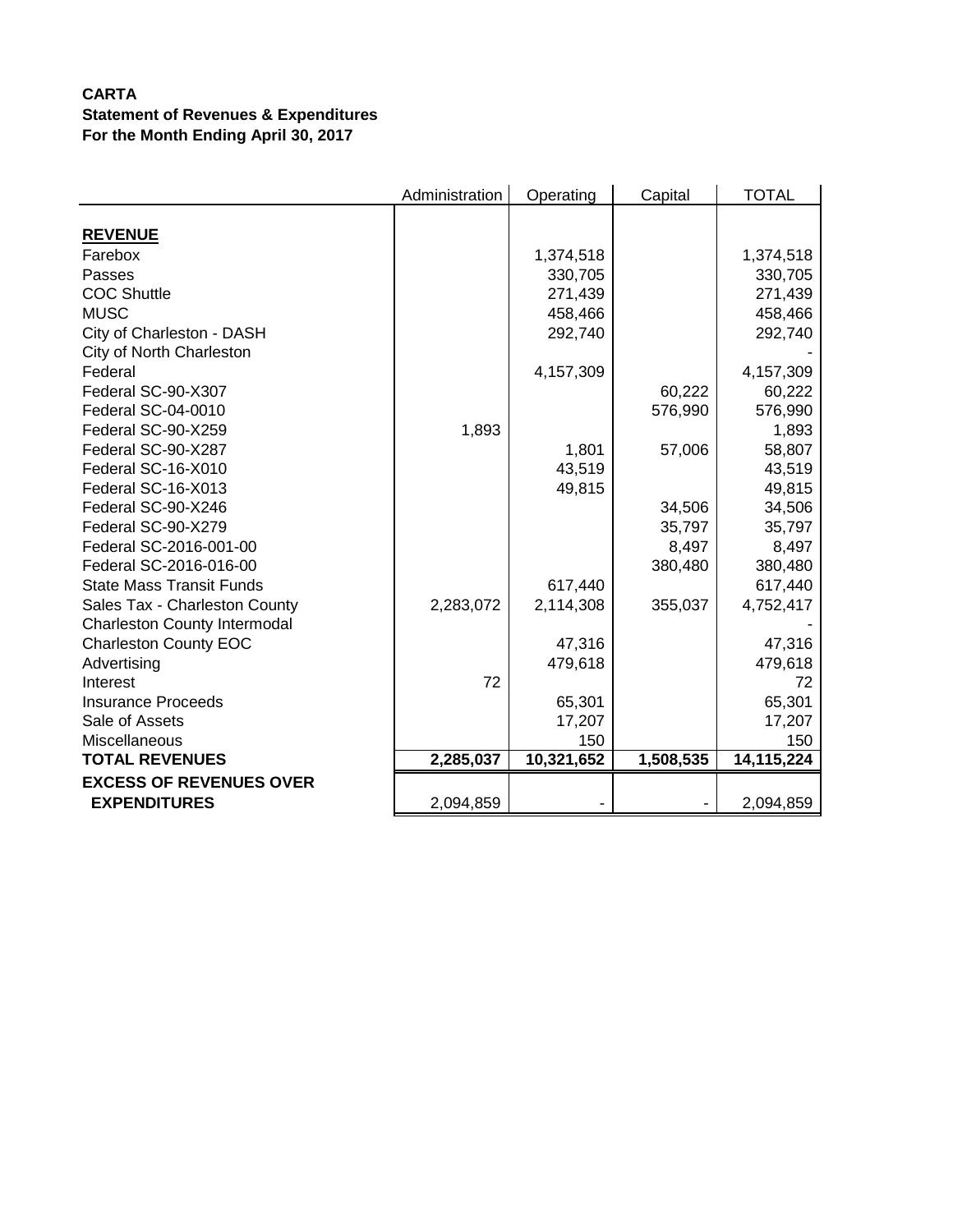## **CARTA BALANCE SHEET 4/30/2017**

## **ASSETS**

| 835 L I J                           |                   |
|-------------------------------------|-------------------|
| <b>ASSETS</b>                       |                   |
| <b>GENERAL OPERATING (BB&amp;T)</b> | 2,517,952.01      |
| SAVINGS (BB&T)                      | 1,241,983.41      |
| <b>INTERMODAL (BB&amp;T)</b>        | 4,700,000.50      |
| CAPITAL (BB&T)                      | 661,260.00        |
| PETTY CASH                          | 380.60            |
| <b>ACCOUNTS RECEIVABLE</b>          | 3,855,859.54      |
| HEALTH INS ADVANCE DEPOSIT          | 3,362.60          |
| <b>INVENTORY - FUEL</b>             | 29,104.31         |
| DEFERRED OUTFLOWS: ER CONTR         | 144,620.00        |
| LAND                                | 539,509.00        |
| <b>IDLE VEHICLES</b>                | 2,343,698.77      |
| CIP                                 | 1,555,789.00      |
| <b>VEHICLES</b>                     | 23,298,310.33     |
| <b>EQUIPMENT</b>                    | 1,203,236.00      |
| <b>FAREBOXES</b>                    | 875,095.84        |
| <b>SHELTERS</b>                     | 2,301,692.43      |
| <b>BUS SIGNAGE</b>                  | 62,555.32         |
| <b>FACILITIES</b>                   | 8,918,112.77      |
| ACCUMULATED DEPRECIATION            | (29, 220, 872.49) |
| <b>PREPAID EXPENSES</b>             | 128,233.92        |
| UNRESTRICTED NET POSITION           | 6,295,325.00      |
| RESTRICTED NET POSITION             | (5,941,682.00)    |
| TOTAL ASSETS                        | 25,513,526.86     |
|                                     |                   |

## **LIABILITIES & EQUITY**

| <b>LIABILITIES</b>                         |               |
|--------------------------------------------|---------------|
| <b>PAYROLL</b>                             | 1,211.73      |
| <b>ACCOUNTS PAYABLE</b>                    | 1,667,859.22  |
| <b>COMPENSATED ABSENCES</b>                | 21,829.67     |
| UNEARNED REVENUE                           | 651,000.00    |
| DUE TO FEDERAL GOVERNMENT                  | 1,235,412.00  |
| <b>OPEB LIABILITY</b>                      | 12,600.00     |
| DEFERRED INFLOWS: PENSION INVEST           | 329,480.00    |
| <b>PENSION PLAN</b>                        | 1,101,528.00  |
| <b>TOTAL LIABILITIES</b>                   | 5,020,920.62  |
|                                            |               |
| <b>EQUITY</b>                              |               |
| <b>CURRENT YEAR FUND BALANCE</b>           | 2,094,859.20  |
| <b>INVEST IN CAPITAL ASSETS</b>            | 10,867,655.53 |
| <b>FUND BALANCE</b>                        | 7,530,091.51  |
| <b>TOTAL EQUITY</b>                        | 20,492,606.24 |
| <b>TOTAL LIABILITIES &amp; FUND EQUITY</b> | 25,513,526.86 |
|                                            |               |

0.00